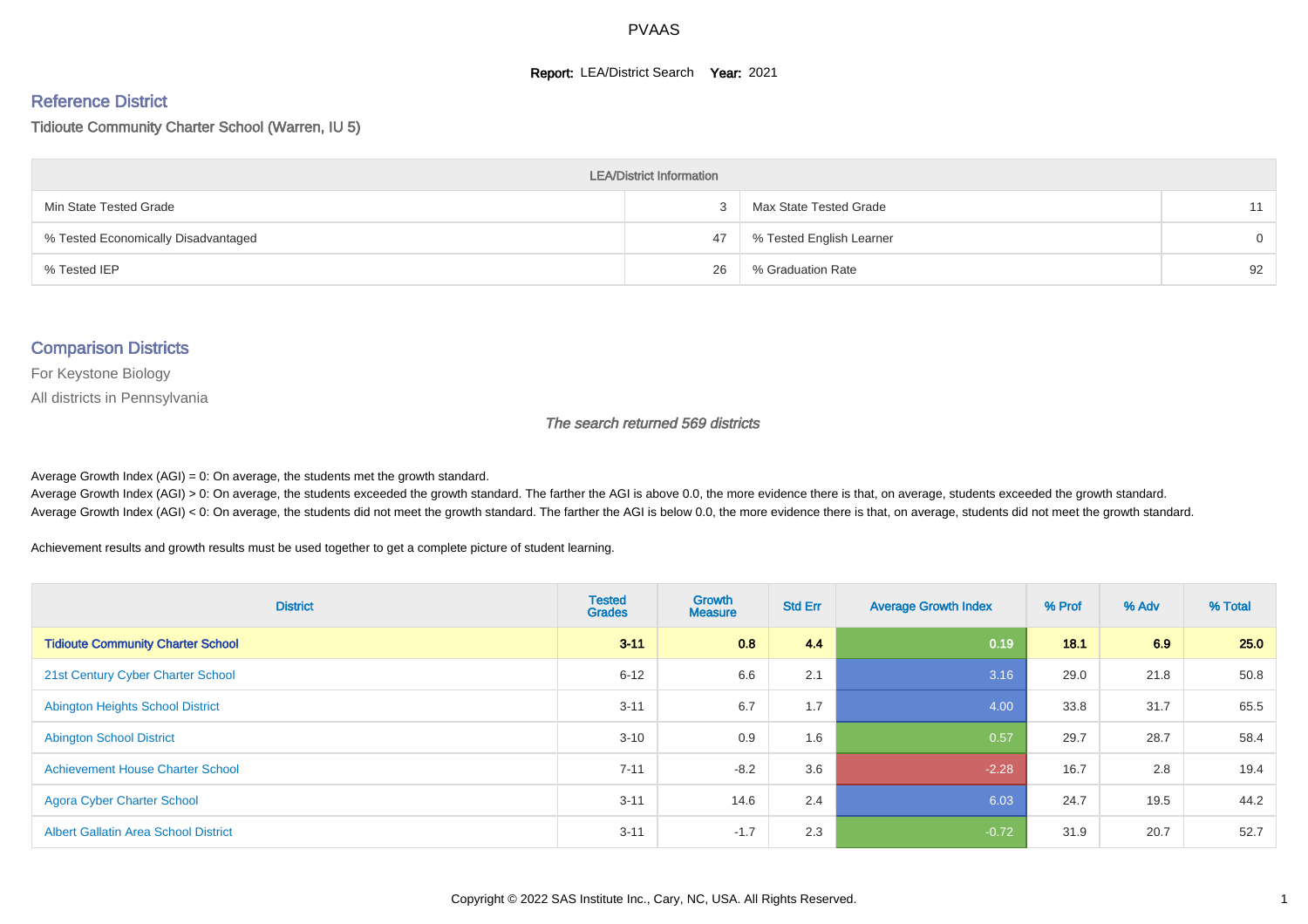| <b>District</b>                          | <b>Tested</b><br><b>Grades</b> | <b>Growth</b><br><b>Measure</b> | <b>Std Err</b> | <b>Average Growth Index</b> | % Prof | % Adv | % Total |
|------------------------------------------|--------------------------------|---------------------------------|----------------|-----------------------------|--------|-------|---------|
| <b>Tidioute Community Charter School</b> | $3 - 11$                       | 0.8                             | 4.4            | 0.19                        | 18.1   | 6.9   | 25.0    |
| <b>Aliquippa School District</b>         | $3 - 11$                       | $-20.0$                         | 3.6            | $-5.54$                     | 1.7    | 0.0   | 1.7     |
| <b>Allegheny Valley School District</b>  | $3 - 11$                       | $-1.9$                          | 3.9            | $-0.48$                     | 31.8   | 11.4  | 43.2    |
| Allegheny-Clarion Valley School District | $3 - 10$                       | 12.3                            | 4.1            | 3.03                        | 33.3   | 19.0  | 52.4    |
| <b>Allentown City School District</b>    | $3 - 12$                       | $-16.9$                         | 1.4            | $-12.37$                    | 5.9    | 0.4   | 6.3     |
| <b>Altoona Area School District</b>      | $3 - 12$                       | 0.1                             | 1.5            | 0.07                        | 29.0   | 13.8  | 42.8    |
| Ambridge Area School District            | $3 - 12$                       | $-19.4$                         | 2.5            | $-7.64$                     | 23.2   | 5.6   | 28.9    |
| <b>Annville-Cleona School District</b>   | $3 - 12$                       | 1.1                             | 2.4            | 0.45                        | 34.8   | 13.6  | 48.5    |
| <b>Antietam School District</b>          | $3 - 10$                       | $-9.5$                          | 3.7            | $-2.57$                     | 20.9   | 1.5   | 22.4    |
| <b>Apollo-Ridge School District</b>      | $3 - 12$                       | 9.5                             | 3.0            | 3.23                        | 34.0   | 9.4   | 43.4    |
| <b>Armstrong School District</b>         | $3 - 11$                       | $9.8\,$                         | 1.6            | 6.22                        | 32.8   | 24.6  | 57.4    |
| Aspira Bilingual Cyber Charter School    | $3 - 11$                       | 5.1                             | 5.8            | 0.87                        | 4.8    | 0.0   | 4.8     |
| <b>Athens Area School District</b>       | $3 - 11$                       | 2.6                             | 2.3            | 1.11                        | 34.9   | 12.3  | 47.3    |
| <b>Austin Area School District</b>       | $3 - 11$                       | 2.6                             | 6.0            | 0.43                        | 25.0   | 18.8  | 43.8    |
| <b>Avella Area School District</b>       | $3 - 12$                       | 1.6                             | 4.7            | 0.34                        | 34.8   | 7.2   | 42.0    |
| <b>Avon Grove Charter School</b>         | $3 - 11$                       | 9.8                             | 3.1            | 3.18                        | 32.4   | 26.0  | 58.4    |
| <b>Avon Grove School District</b>        | $3 - 10$                       | 7.6                             | 1.4            | 5.29                        | 33.7   | 33.2  | 67.0    |
| <b>Avonworth School District</b>         | $3 - 10$                       | $-6.2$                          | 2.3            | $-2.68$                     | 35.9   | 14.1  | 50.0    |
| <b>Bald Eagle Area School District</b>   | $3 - 11$                       | 7.6                             | 2.5            | 3.00                        | 31.6   | 15.6  | 47.3    |
| <b>Baldwin-Whitehall School District</b> | $3 - 11$                       | $-5.5$                          | 1.9            | $-2.93$                     | 32.0   | 14.7  | 46.7    |
| <b>Bangor Area School District</b>       | $3 - 12$                       | $-1.2$                          | 2.0            | $-0.60$                     | 25.8   | 12.7  | 38.5    |
| <b>Beaver Area School District</b>       | $3 - 10$                       | $-3.0$                          | 2.5            | $-1.16$                     | 25.8   | 27.8  | 53.6    |
| <b>Bedford Area School District</b>      | $3 - 11$                       | 6.4                             | 2.4            | 2.68                        | 31.0   | 20.6  | 51.6    |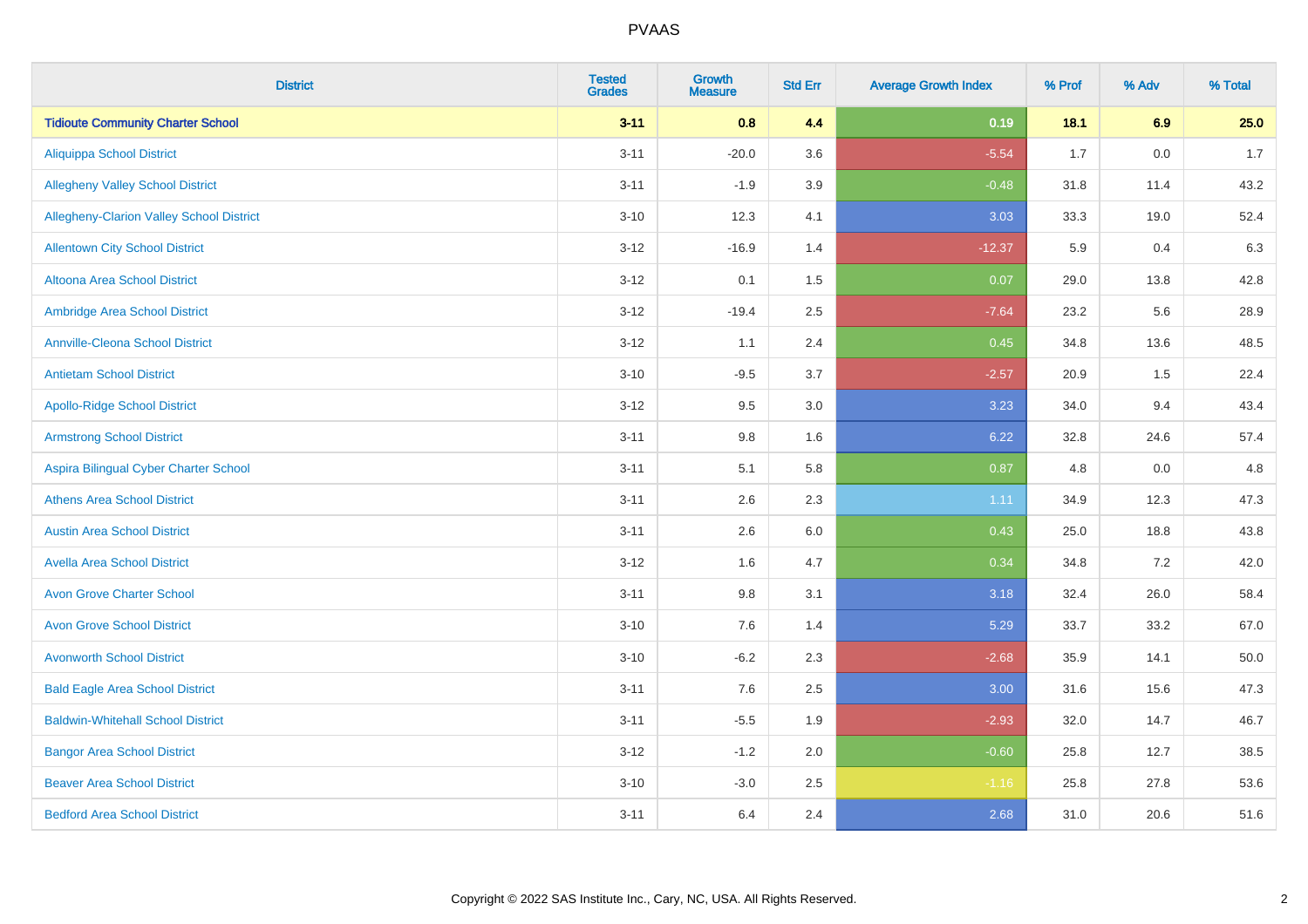| <b>District</b>                              | <b>Tested</b><br><b>Grades</b> | <b>Growth</b><br><b>Measure</b> | <b>Std Err</b> | <b>Average Growth Index</b> | % Prof | % Adv | % Total |
|----------------------------------------------|--------------------------------|---------------------------------|----------------|-----------------------------|--------|-------|---------|
| <b>Tidioute Community Charter School</b>     | $3 - 11$                       | 0.8                             | 4.4            | 0.19                        | 18.1   | 6.9   | 25.0    |
| <b>Belle Vernon Area School District</b>     | $3 - 11$                       | 11.1                            | 2.3            | 4.88                        | 31.6   | 25.4  | 57.1    |
| <b>Bellefonte Area School District</b>       | $3 - 11$                       | 6.7                             | 2.0            | 3.34                        | 28.8   | 21.5  | 50.2    |
| <b>Bellwood-Antis School District</b>        | $3 - 10$                       | 3.5                             | 2.8            | 1.24                        | 40.9   | 19.4  | 60.2    |
| <b>Belmont Charter School</b>                | $3 - 10$                       | 2.2                             | 3.4            | 0.64                        | 5.3    | 1.8   | 7.0     |
| <b>Bensalem Township School District</b>     | $3 - 11$                       | $1.0\,$                         | 1.6            | 0.63                        | 24.3   | 10.7  | 34.9    |
| <b>Benton Area School District</b>           | $3 - 10$                       | 8.1                             | 4.0            | 2.01                        | 35.7   | 28.6  | 64.3    |
| <b>Bentworth School District</b>             | $3 - 11$                       | 7.0                             | 3.0            | 2.36                        | 26.6   | 17.0  | 43.6    |
| <b>Berlin Brothersvalley School District</b> | $3 - 11$                       | 19.6                            | 4.0            | 4.93                        | 28.3   | 41.3  | 69.6    |
| <b>Bermudian Springs School District</b>     | $3 - 11$                       | 2.5                             | 2.4            | 1.05                        | 31.8   | 23.5  | 55.3    |
| <b>Berwick Area School District</b>          | $3 - 11$                       | $-6.9$                          | 2.4            | $-2.84$                     | 22.3   | 11.5  | 33.8    |
| <b>Bethel Park School District</b>           | $3 - 11$                       | $-4.4$                          | 1.7            | $-2.62$                     | 40.1   | 27.3  | 67.4    |
| <b>Bethlehem Area School District</b>        | $3 - 11$                       | $-4.5$                          | 1.1            | $-3.91$                     | 20.4   | 11.3  | 31.7    |
| <b>Bethlehem-Center School District</b>      | $3 - 10$                       | 2.1                             | 3.5            | 0.59                        | 32.3   | 4.6   | 36.9    |
| <b>Big Beaver Falls Area School District</b> | $3 - 11$                       | $-17.9$                         | 2.8            | $-6.27$                     | 9.4    | 2.8   | 12.2    |
| <b>Big Spring School District</b>            | $3 - 11$                       | $-9.8$                          | 2.3            | $-4.32$                     | 23.6   | 12.9  | 36.5    |
| <b>Blackhawk School District</b>             | $3 - 11$                       | 2.0                             | 2.3            | 0.87                        | 34.6   | 20.7  | 55.3    |
| <b>Blacklick Valley School District</b>      | $3 - 11$                       | $-0.9$                          | 3.9            | $-0.23$                     | 7.7    | 7.7   | 15.4    |
| <b>Blairsville-Saltsburg School District</b> | $3 - 11$                       | $-7.5$                          | 2.8            | $-2.67$                     | 20.1   | 8.2   | 28.3    |
| <b>Bloomsburg Area School District</b>       | $3 - 10$                       | 4.3                             | 3.4            | 1.26                        | 36.5   | 20.6  | 57.1    |
| <b>Blue Mountain School District</b>         | $3 - 10$                       | 12.2                            | 2.1            | 5.81                        | 30.7   | 26.1  | 56.8    |
| <b>Blue Ridge School District</b>            | $3 - 11$                       | 8.3                             | 3.7            | 2.24                        | 29.6   | 9.3   | 38.9    |
| <b>Boyertown Area School District</b>        | $3 - 11$                       | $-2.9$                          | 1.4            | $-2.06$                     | 30.8   | 22.6  | 53.4    |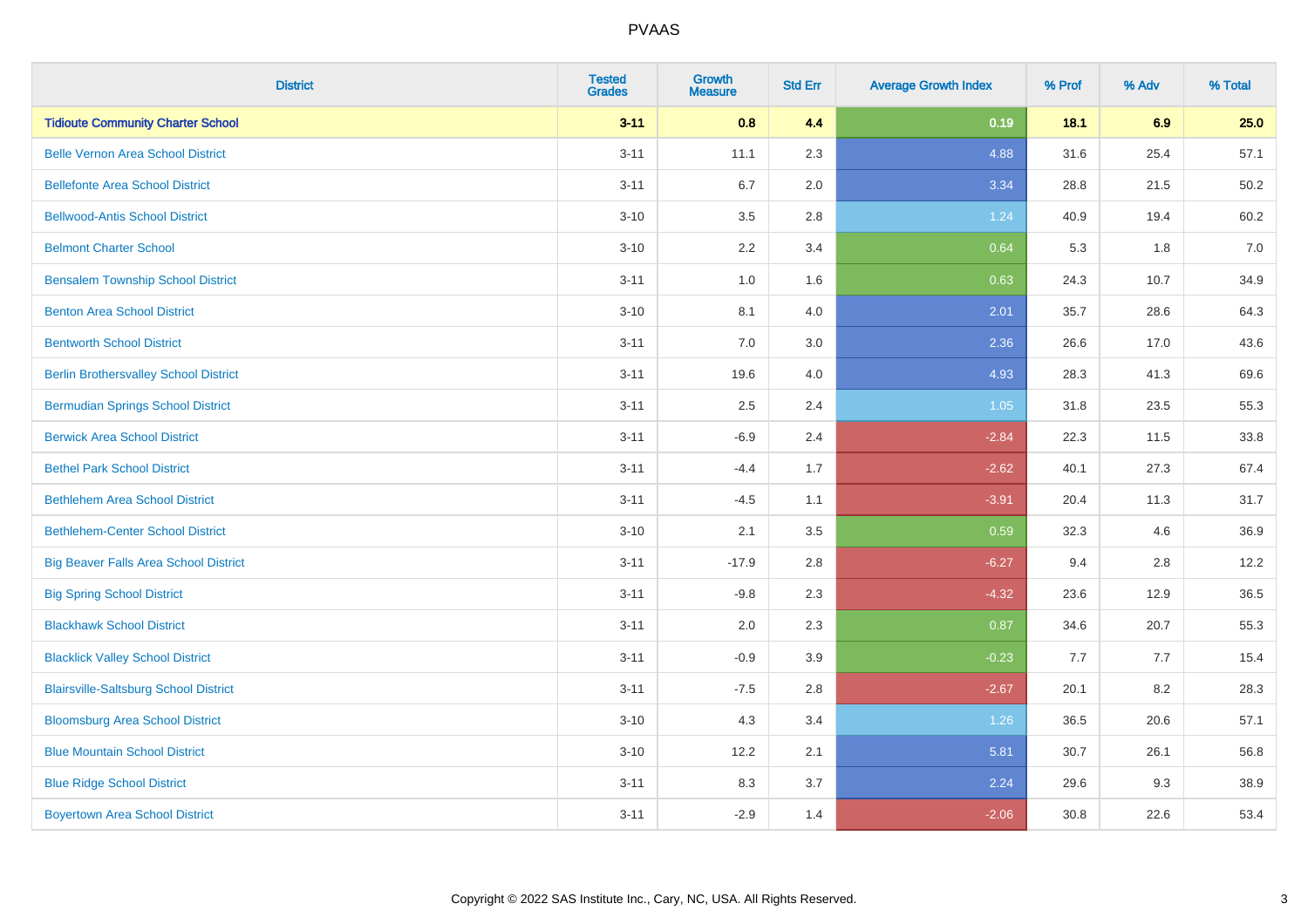| <b>District</b>                                 | <b>Tested</b><br><b>Grades</b> | <b>Growth</b><br><b>Measure</b> | <b>Std Err</b> | <b>Average Growth Index</b> | % Prof | % Adv | % Total |
|-------------------------------------------------|--------------------------------|---------------------------------|----------------|-----------------------------|--------|-------|---------|
| <b>Tidioute Community Charter School</b>        | $3 - 11$                       | 0.8                             | 4.4            | 0.19                        | 18.1   | 6.9   | 25.0    |
| Boys Latin Of Philadelphia Charter School       | $6 - 12$                       | $-8.0$                          | 2.7            | $-3.02$                     | 1.4    | 0.0   | 1.4     |
| <b>Bradford Area School District</b>            | $3 - 12$                       | $-1.8$                          | 2.3            | $-0.79$                     | 31.2   | 16.7  | 47.9    |
| <b>Brandywine Heights Area School District</b>  | $3 - 11$                       | 5.8                             | 2.6            | 2.27                        | 27.7   | 28.6  | 56.2    |
| <b>Brentwood Borough School District</b>        | $3 - 11$                       | 1.3                             | 3.0            | 0.44                        | 20.2   | 16.0  | 36.2    |
| <b>Bristol Borough School District</b>          | $3 - 12$                       | $-5.9$                          | 2.9            | $-2.00$                     | 27.8   | 3.3   | 31.1    |
| <b>Bristol Township School District</b>         | $3 - 11$                       | $-7.4$                          | 1.4            | $-5.32$                     | 13.8   | 4.6   | 18.4    |
| <b>Brockway Area School District</b>            | $3 - 11$                       | $-0.4$                          | 3.5            | $-0.11$                     | 41.2   | 13.8  | 55.0    |
| <b>Brookville Area School District</b>          | $3 - 11$                       | 6.8                             | 3.1            | 2.19                        | 46.1   | 14.6  | 60.7    |
| <b>Brownsville Area School District</b>         | $3 - 12$                       | 3.9                             | 3.8            | 1.04                        | 22.0   | 8.5   | 30.5    |
| <b>Bucks County Technical High School</b>       | $9 - 10$                       | $-2.9$                          | 2.2            | $-1.29$                     | 27.7   | 10.4  | 38.2    |
| <b>Burgettstown Area School District</b>        | $3 - 11$                       | $-11.2$                         | 3.2            | $-3.46$                     | 16.0   | 2.7   | 18.7    |
| <b>Burrell School District</b>                  | $3 - 11$                       | $-1.5$                          | 3.3            | $-0.44$                     | 27.8   | 17.7  | 45.6    |
| <b>Butler Area School District</b>              | $3 - 11$                       | $-14.1$                         | $1.5$          | $-9.60$                     | 26.4   | 11.1  | 37.5    |
| <b>California Area School District</b>          | $3 - 10$                       | $-13.7$                         | 4.5            | $-3.06$                     | 41.7   | 16.7  | 58.3    |
| <b>Cambria Heights School District</b>          | $3 - 10$                       | $-6.2$                          | 2.9            | $-2.11$                     | 25.0   | 13.0  | 38.0    |
| <b>Cameron County School District</b>           | $3 - 12$                       | $-5.0$                          | 4.4            | $-1.12$                     | 34.9   | 4.8   | 39.7    |
| <b>Camp Hill School District</b>                | $3 - 12$                       | 20.7                            | 2.9            | 7.00                        | 32.3   | 41.4  | 73.7    |
| <b>Canon-Mcmillan School District</b>           | $3 - 11$                       | $-5.0$                          | $1.5$          | $-3.25$                     | 30.8   | 28.5  | 59.3    |
| <b>Canton Area School District</b>              | $3 - 11$                       | 8.4                             | 2.9            | 2.92                        | 13.8   | 23.0  | 36.8    |
| Capital Area School for the Arts Charter School | $9 - 11$                       | 14.2                            | 4.5            | 3.13                        | 27.5   | 30.0  | 57.5    |
| <b>Carbon Career &amp; Technical Institute</b>  | $9 - 11$                       | $-9.3$                          | 3.2            | $-2.92$                     | 19.6   | 2.2   | 21.7    |
| <b>Carbondale Area School District</b>          | $3 - 10$                       | $-2.8$                          | 3.2            | $-0.87$                     | 27.5   | 2.9   | 30.4    |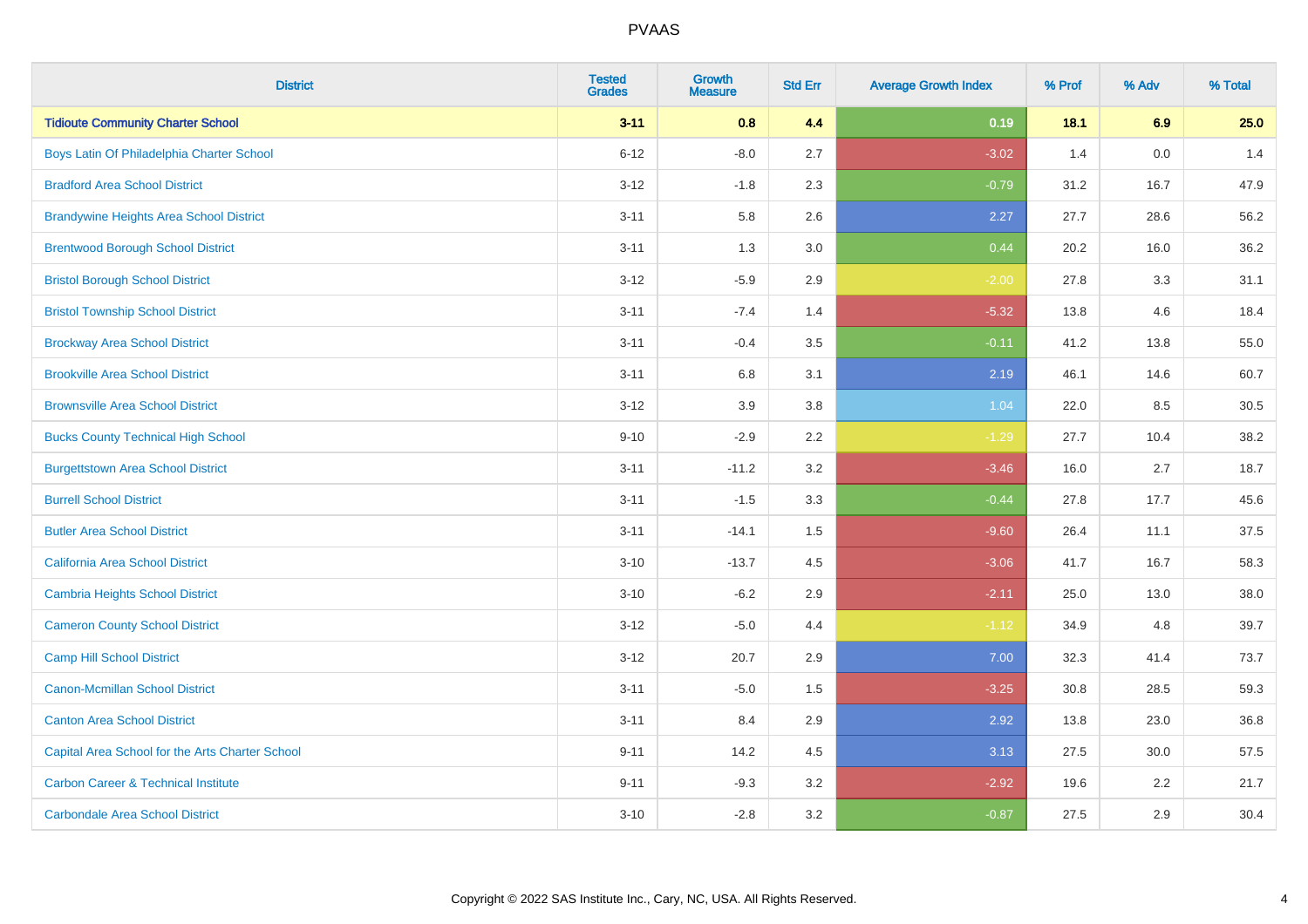| <b>District</b>                                         | <b>Tested</b><br><b>Grades</b> | <b>Growth</b><br><b>Measure</b> | <b>Std Err</b> | <b>Average Growth Index</b> | % Prof | % Adv | % Total |
|---------------------------------------------------------|--------------------------------|---------------------------------|----------------|-----------------------------|--------|-------|---------|
| <b>Tidioute Community Charter School</b>                | $3 - 11$                       | 0.8                             | 4.4            | 0.19                        | 18.1   | 6.9   | 25.0    |
| <b>Carlisle Area School District</b>                    | $3 - 11$                       | $-5.2$                          | 1.7            | $-2.99$                     | 28.0   | 19.3  | 47.3    |
| <b>Carlynton School District</b>                        | $3 - 11$                       | $-2.0$                          | 3.2            | $-0.62$                     | 27.9   | 5.2   | 33.1    |
| <b>Carmichaels Area School District</b>                 | $3 - 10$                       | $-7.0$                          | 3.1            | $-2.30$                     | 17.8   | 9.6   | 27.4    |
| Catasauqua Area School District                         | $3-12$                         | $-7.3$                          | 2.8            | $-2.58$                     | 27.1   | 11.2  | 38.3    |
| <b>Centennial School District</b>                       | $3 - 10$                       | 1.5                             | 1.5            | 0.98                        | 23.6   | 12.4  | 36.0    |
| Center For Student Learning Charter School At Pennsbury | $6 - 12$                       | $-3.3$                          | 6.0            | $-0.55$                     | 23.1   | 0.0   | 23.1    |
| <b>Central Bucks School District</b>                    | $3 - 11$                       | 15.5                            | 0.9            | 17.94                       | 34.8   | 41.4  | 76.2    |
| <b>Central Cambria School District</b>                  | $3 - 11$                       | $-12.7$                         | 2.3            | $-5.61$                     | 19.4   | 7.4   | 26.9    |
| <b>Central Columbia School District</b>                 | $3-12$                         | 0.3                             | 2.3            | 0.12                        | 25.4   | 37.6  | 63.0    |
| <b>Central Dauphin School District</b>                  | $3 - 11$                       | $-5.2$                          | 1.2            | $-4.24$                     | 29.3   | 8.7   | 38.0    |
| <b>Central Fulton School District</b>                   | $3 - 11$                       | $-13.3$                         | 3.2            | $-4.20$                     | 18.1   | 9.7   | 27.8    |
| <b>Central Greene School District</b>                   | $3 - 11$                       | $-0.4$                          | 2.5            | $-0.15$                     | 27.8   | 14.8  | 42.6    |
| <b>Central Valley School District</b>                   | $3 - 10$                       | 4.7                             | 2.6            | 1.83                        | 37.8   | 18.5  | 56.3    |
| <b>Central York School District</b>                     | $3-12$                         | 12.9                            | 1.5            | 8.64                        | 31.4   | 24.1  | 55.5    |
| <b>Chambersburg Area School District</b>                | $3 - 11$                       | $-5.6$                          | 1.3            | $-4.42$                     | 24.2   | 15.2  | 39.4    |
| <b>Charleroi School District</b>                        | $3 - 11$                       | $-4.3$                          | 2.7            | $-1.55$                     | 22.2   | 15.9  | 38.1    |
| <b>Chartiers Valley School District</b>                 | $3 - 11$                       | $-9.1$                          | 2.1            | $-4.23$                     | 20.7   | 17.4  | 38.0    |
| <b>Chartiers-Houston School District</b>                | $3 - 10$                       | $-16.5$                         | 3.5            | $-4.79$                     | 26.3   | 6.6   | 32.9    |
| <b>Cheltenham School District</b>                       | $3 - 11$                       | $-17.6$                         | 2.0            | $-8.74$                     | 24.4   | 8.3   | 32.6    |
| <b>Chester Charter Scholars Academy Charter School</b>  | $3 - 12$                       | $-6.2$                          | 3.3            | $-1.88$                     | 2.2    | 0.0   | 2.2     |
| <b>Chester-Upland School District</b>                   | $3 - 11$                       | $-3.6$                          | 2.6            | $-1.38$                     | 1.6    | 0.0   | 1.6     |
| <b>Chestnut Ridge School District</b>                   | $3 - 12$                       | 4.0                             | 2.9            | 1.38                        | 33.2   | 11.0  | 44.2    |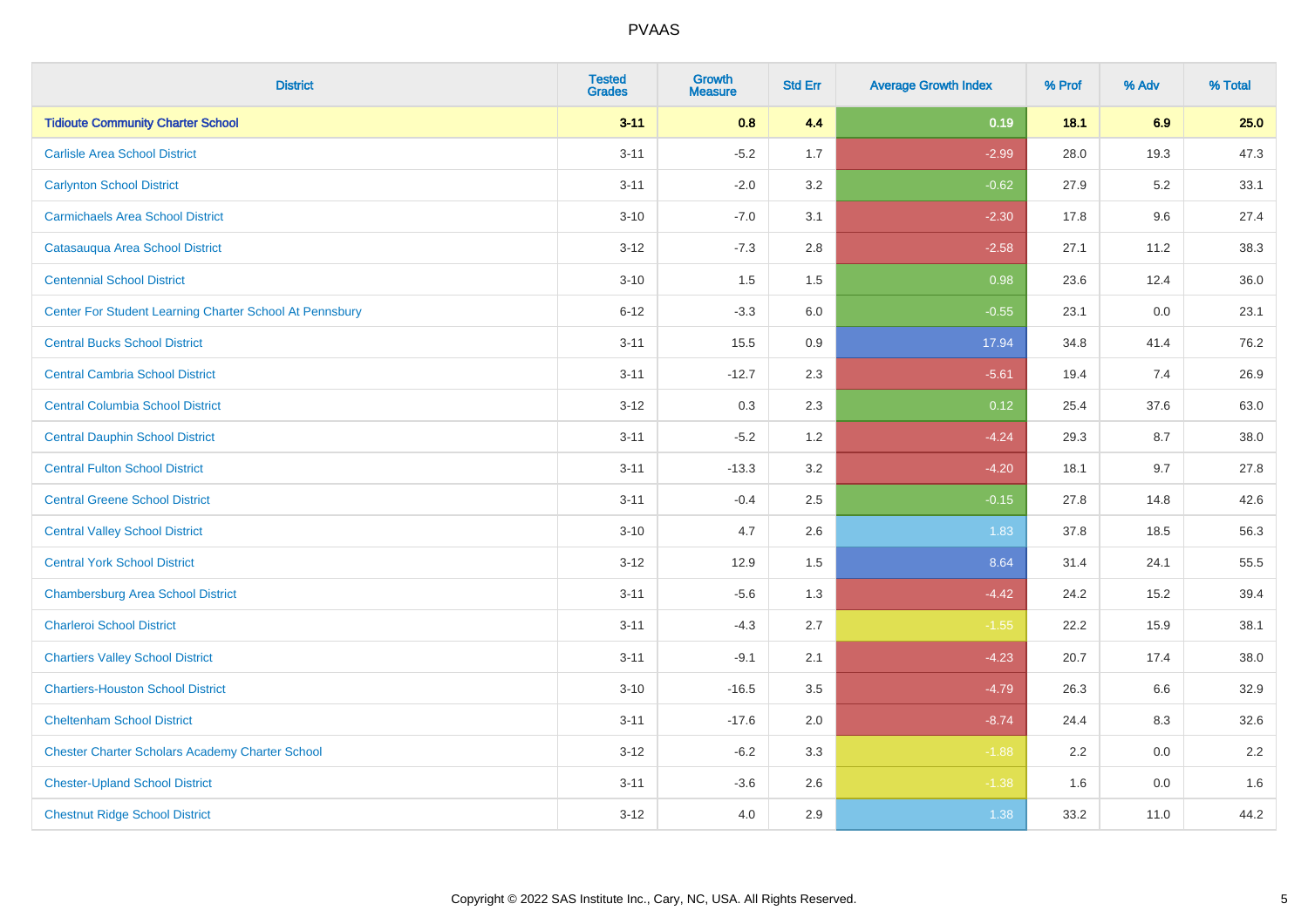| <b>District</b>                                    | <b>Tested</b><br><b>Grades</b> | <b>Growth</b><br><b>Measure</b> | <b>Std Err</b> | <b>Average Growth Index</b> | % Prof  | % Adv | % Total |
|----------------------------------------------------|--------------------------------|---------------------------------|----------------|-----------------------------|---------|-------|---------|
| <b>Tidioute Community Charter School</b>           | $3 - 11$                       | 0.8                             | 4.4            | 0.19                        | 18.1    | 6.9   | 25.0    |
| <b>Chichester School District</b>                  | $3 - 11$                       | $-1.8$                          | 4.2            | $-0.44$                     | 40.0    | 14.0  | 54.0    |
| <b>City CHS</b>                                    | $10 - 11$                      | $-5.6$                          | 2.4            | $-2.34$                     | 15.9    | 1.5   | 17.4    |
| <b>Clairton City School District</b>               | $3 - 11$                       | $-1.6$                          | 5.0            | $-0.32$                     | $3.8\,$ | 0.5   | 4.4     |
| <b>Clarion Area School District</b>                | $3 - 11$                       | 3.2                             | 3.7            | 0.88                        | 31.7    | 13.3  | 45.0    |
| <b>Clarion-Limestone Area School District</b>      | $3 - 12$                       | $-10.0$                         | 3.6            | $-2.76$                     | 28.3    | 20.0  | 48.3    |
| <b>Claysburg-Kimmel School District</b>            | $3 - 11$                       | $-1.2$                          | 5.2            | $-0.22$                     | 5.0     | 0.0   | $5.0$   |
| <b>Clearfield Area School District</b>             | $3 - 10$                       | $-1.3$                          | 3.7            | $-0.34$                     | 43.9    | 24.6  | 68.4    |
| <b>Coatesville Area School District</b>            | $3 - 11$                       | $-9.5$                          | 1.6            | $-5.81$                     | 12.8    | 3.3   | 16.2    |
| <b>Cocalico School District</b>                    | $3 - 11$                       | 12.3                            | 1.9            | 6.48                        | 28.2    | 32.3  | 60.5    |
| <b>Collegium Charter School</b>                    | $3 - 10$                       | 21.2                            | 2.6            | 8.18                        | 25.4    | 16.4  | 41.8    |
| <b>Colonial School District</b>                    | $3 - 11$                       | 22.1                            | 1.6            | 13.55                       | 27.2    | 43.5  | 70.6    |
| <b>Columbia Borough School District</b>            | $3 - 12$                       | $-1.1$                          | 3.6            | $-0.31$                     | 17.2    | 1.7   | 19.0    |
| Columbia-Montour AVTS                              | $9 - 10$                       | $-7.1$                          | 2.8            | $-2.52$                     | 19.5    | 3.2   | 22.7    |
| <b>Commodore Perry School District</b>             | $3 - 11$                       | $-10.4$                         | 4.5            | $-2.30$                     | 29.4    | 5.9   | 35.3    |
| <b>Commonwealth Charter Academy Charter School</b> | $3 - 10$                       | 4.2                             | 1.6            | 2.68                        | 27.0    | 15.6  | 42.5    |
| Community Academy Of Philadelphia Charter School   | $3 - 11$                       | 0.1                             | 2.6            | 0.06                        | 9.7     | 2.6   | 12.4    |
| Conemaugh Township Area School District            | $3 - 12$                       | 4.8                             | 3.5            | 1.39                        | 30.9    | 27.8  | 58.8    |
| <b>Conemaugh Valley School District</b>            | $3 - 12$                       | $-6.3$                          | 4.1            | $-1.54$                     | 23.7    | 5.1   | 28.8    |
| <b>Conestoga Valley School District</b>            | $3 - 11$                       | 2.4                             | 1.7            | 1.43                        | 35.0    | 23.5  | 58.5    |
| <b>Conewago Valley School District</b>             | $3 - 12$                       | 7.6                             | 1.7            | 4.46                        | 41.3    | 19.4  | 60.6    |
| <b>Conneaut School District</b>                    | $3 - 12$                       | $-2.3$                          | 2.6            | $-0.91$                     | 27.4    | 9.7   | 37.1    |
| <b>Connellsville Area School District</b>          | $3 - 11$                       | $-5.3$                          | 2.0            | $-2.67$                     | 24.2    | 5.0   | 29.1    |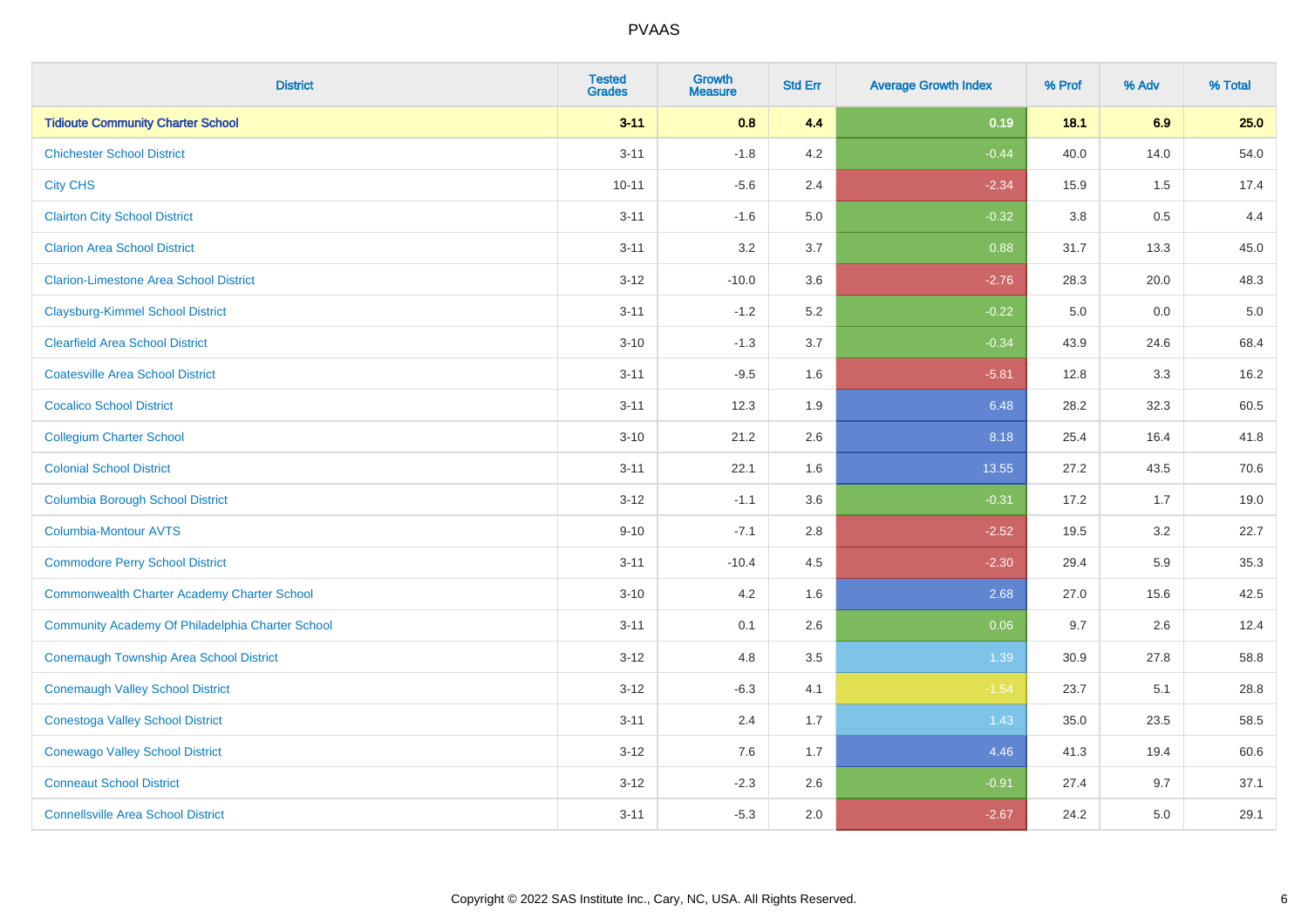| <b>District</b>                           | <b>Tested</b><br><b>Grades</b> | <b>Growth</b><br><b>Measure</b> | <b>Std Err</b> | <b>Average Growth Index</b> | % Prof | % Adv | % Total |
|-------------------------------------------|--------------------------------|---------------------------------|----------------|-----------------------------|--------|-------|---------|
| <b>Tidioute Community Charter School</b>  | $3 - 11$                       | 0.8                             | 4.4            | 0.19                        | 18.1   | 6.9   | 25.0    |
| <b>Conrad Weiser Area School District</b> | $3 - 11$                       | 7.1                             | 2.1            | 3.34                        | 28.2   | 14.4  | 42.6    |
| <b>Cornell School District</b>            | $3 - 11$                       | $-5.5$                          | 4.6            | $-1.20$                     | 11.3   | 3.2   | 14.5    |
| <b>Cornwall-Lebanon School District</b>   | $3 - 11$                       | 8.2                             | 1.6            | 5.24                        | 28.0   | 20.5  | 48.6    |
| <b>Corry Area School District</b>         | $3 - 11$                       | $-6.8$                          | 2.3            | $-3.01$                     | 24.0   | 8.8   | 32.8    |
| <b>Coudersport Area School District</b>   | $3 - 11$                       | 14.8                            | 3.4            | 4.33                        | 34.7   | 28.0  | 62.7    |
| <b>Council Rock School District</b>       | $3 - 11$                       | 13.5                            | 1.1            | 12.27                       | 32.0   | 35.4  | 67.4    |
| <b>Cranberry Area School District</b>     | $3 - 12$                       | $-0.9$                          | 3.1            | $-0.29$                     | 25.5   | 9.7   | 35.2    |
| <b>Crawford Central School District</b>   | $3 - 11$                       | 5.7                             | 2.1            | 2.71                        | 26.4   | 15.8  | 42.1    |
| <b>Crestwood School District</b>          | $3 - 11$                       | $-3.4$                          | 2.2            | $-1.52$                     | 33.1   | 21.7  | 54.9    |
| <b>Cumberland Valley School District</b>  | $3 - 12$                       | 18.6                            | 1.2            | 15.79                       | 31.3   | 39.2  | 70.5    |
| <b>Dallas School District</b>             | $3 - 11$                       | 8.1                             | 2.1            | 3.87                        | 32.4   | 22.4  | 54.8    |
| <b>Dallastown Area School District</b>    | $3 - 11$                       | 19.9                            | 1.4            | 14.14                       | 36.8   | 34.2  | 71.0    |
| <b>Daniel Boone Area School District</b>  | $3 - 12$                       | 0.9                             | 1.9            | 0.46                        | 28.9   | 22.0  | 51.0    |
| <b>Danville Area School District</b>      | $3 - 11$                       | 18.4                            | 2.6            | 7.19                        | 32.0   | 46.1  | 78.1    |
| <b>Dauphin County Technical School</b>    | $9 - 11$                       | $-3.9$                          | 2.3            | $-1.67$                     | 18.3   | 11.1  | 29.3    |
| <b>Deer Lakes School District</b>         | $3 - 11$                       | $-10.0$                         | 2.5            | $-4.02$                     | 27.7   | 9.9   | 37.6    |
| <b>Delaware Valley School District</b>    | $3 - 11$                       | 15.7                            | 1.6            | 9.62                        | 36.7   | 32.1  | 68.8    |
| <b>Derry Area School District</b>         | $3 - 11$                       | $-11.8$                         | 2.6            | $-4.53$                     | 34.8   | 6.1   | 40.9    |
| <b>Derry Township School District</b>     | $3 - 10$                       | 20.1                            | 2.0            | 10.20                       | 32.8   | 46.9  | 79.7    |
| <b>Donegal School District</b>            | $3 - 12$                       | 5.9                             | 2.2            | 2.72                        | 34.1   | 23.1  | 57.2    |
| <b>Dover Area School District</b>         | $3 - 12$                       | 7.1                             | 1.9            | 3.78                        | 33.0   | 18.7  | 51.7    |
| Downingtown Area School District          | $3 - 11$                       | 4.4                             | 1.1            | 4.06                        | 30.1   | 32.0  | 62.2    |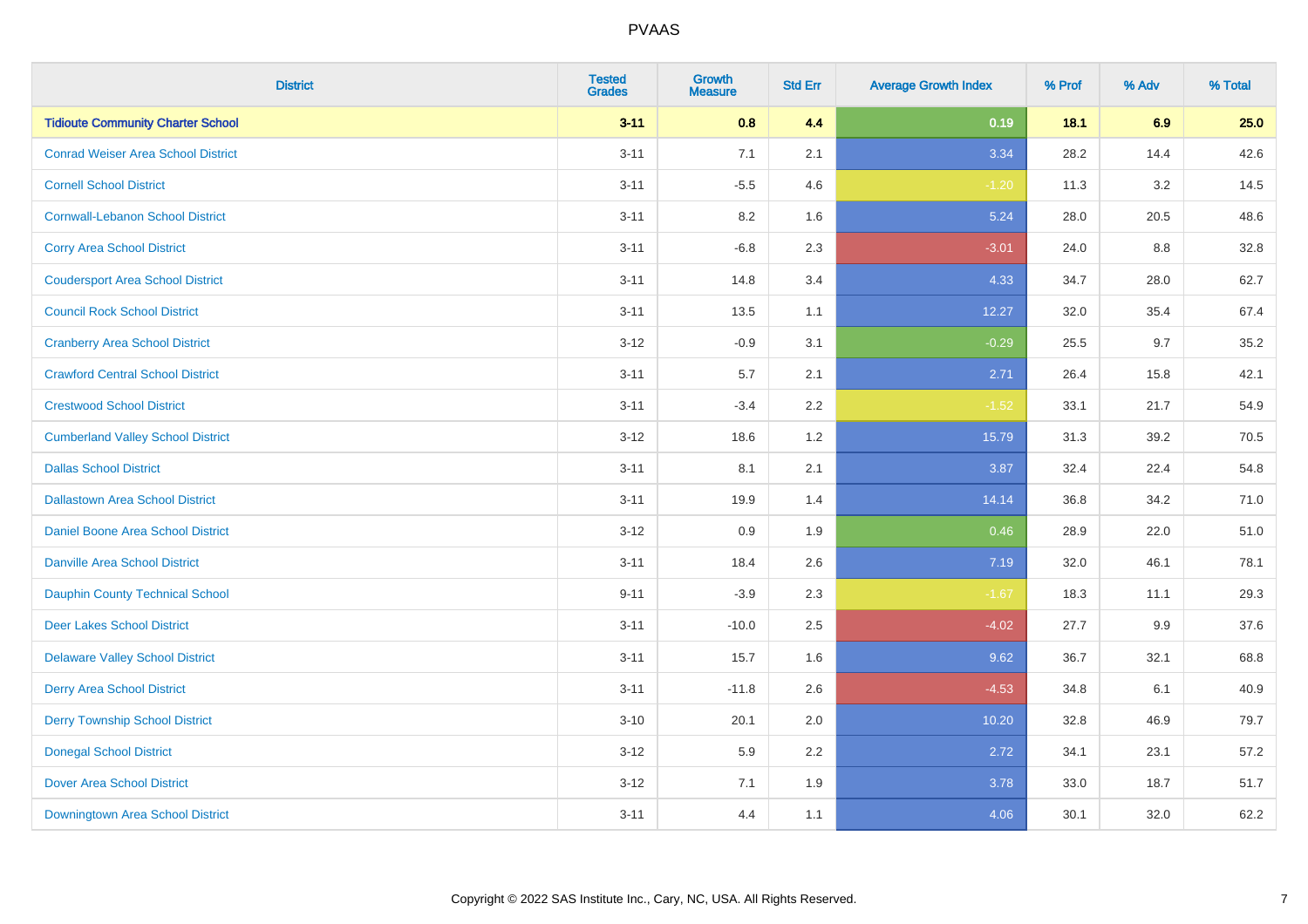| <b>District</b>                                   | <b>Tested</b><br><b>Grades</b> | <b>Growth</b><br><b>Measure</b> | <b>Std Err</b> | <b>Average Growth Index</b> | % Prof | % Adv | % Total |
|---------------------------------------------------|--------------------------------|---------------------------------|----------------|-----------------------------|--------|-------|---------|
| <b>Tidioute Community Charter School</b>          | $3 - 11$                       | 0.8                             | 4.4            | 0.19                        | 18.1   | 6.9   | 25.0    |
| Dr Robert Ketterer Charter School Inc             | $6 - 12$                       | 7.1                             | 4.3            | 1.66                        | 7.3    | 1.7   | 9.0     |
| <b>Dubois Area School District</b>                | $3 - 11$                       | $-2.8$                          | 2.0            | $-1.37$                     | 35.5   | 19.0  | 54.6    |
| <b>Dunmore School District</b>                    | $3 - 11$                       | $-12.2$                         | 2.7            | $-4.51$                     | 15.0   | 5.3   | 20.4    |
| <b>East Allegheny School District</b>             | $3 - 11$                       | $-6.4$                          | 3.0            | $-2.11$                     | 21.0   | 7.4   | 28.4    |
| <b>East Lycoming School District</b>              | $3 - 11$                       | $-10.9$                         | 2.1            | $-5.08$                     | 22.5   | 8.2   | 30.8    |
| <b>East Penn School District</b>                  | $3 - 11$                       | 8.9                             | 1.2            | 7.61                        | 32.8   | 26.4  | 59.2    |
| East Pennsboro Area School District               | $3 - 11$                       | 4.8                             | 2.1            | 2.26                        | 36.8   | 16.9  | 53.7    |
| East Stroudsburg Area School District             | $3 - 11$                       | $-4.9$                          | 1.4            | $-3.38$                     | 22.7   | 12.5  | 35.2    |
| <b>Eastern Lancaster County School District</b>   | $3 - 12$                       | 2.9                             | 3.2            | 0.91                        | 35.2   | 36.4  | 71.6    |
| Eastern Lebanon County School District            | $3 - 11$                       | 4.0                             | 2.1            | 1.89                        | 23.5   | 11.5  | 35.0    |
| <b>Eastern York School District</b>               | $3 - 11$                       | $-6.2$                          | 2.3            | $-2.70$                     | 27.8   | 18.5  | 46.4    |
| <b>Easton Area School District</b>                | $3-12$                         | 6.3                             | 1.3            | 4.91                        | 24.1   | 13.0  | 37.1    |
| <b>Elizabeth Forward School District</b>          | $3 - 11$                       | $-5.5$                          | 2.5            | $-2.25$                     | 32.2   | 12.8  | 45.0    |
| <b>Elizabethtown Area School District</b>         | $3 - 12$                       | 7.1                             | 1.7            | 4.19                        | 36.4   | 27.6  | 64.0    |
| <b>Elk Lake School District</b>                   | $3 - 11$                       | $-6.1$                          | 2.9            | $-2.12$                     | 26.3   | 11.6  | 37.9    |
| <b>Ellwood City Area School District</b>          | $3 - 11$                       | $-12.5$                         | 3.1            | $-4.00$                     | 26.7   | 8.7   | 35.4    |
| <b>Environmental Charter School At Frick Park</b> | $3-9$                          | $-6.2$                          | 3.7            | $-1.67$                     | 25.9   | 3.4   | 29.3    |
| <b>Ephrata Area School District</b>               | $3 - 11$                       | $6.8\,$                         | 1.7            | 4.08                        | 31.6   | 17.1  | 48.8    |
| <b>Erie City School District</b>                  | $3 - 12$                       | $-4.5$                          | 1.4            | $-3.09$                     | 13.4   | 6.7   | 20.1    |
| Esperanza Academy Charter School                  | $4 - 11$                       | 2.1                             | 2.1            | 1.01                        | 14.2   | 3.6   | 17.8    |
| <b>Esperanza Cyber Charter School</b>             | $3 - 11$                       | 7.1                             | 6.1            | 1.15                        | 8.8    | 2.9   | 11.8    |
| <b>Everett Area School District</b>               | $3 - 11$                       | $-1.1$                          | 3.1            | $-0.34$                     | 34.2   | 13.2  | 47.4    |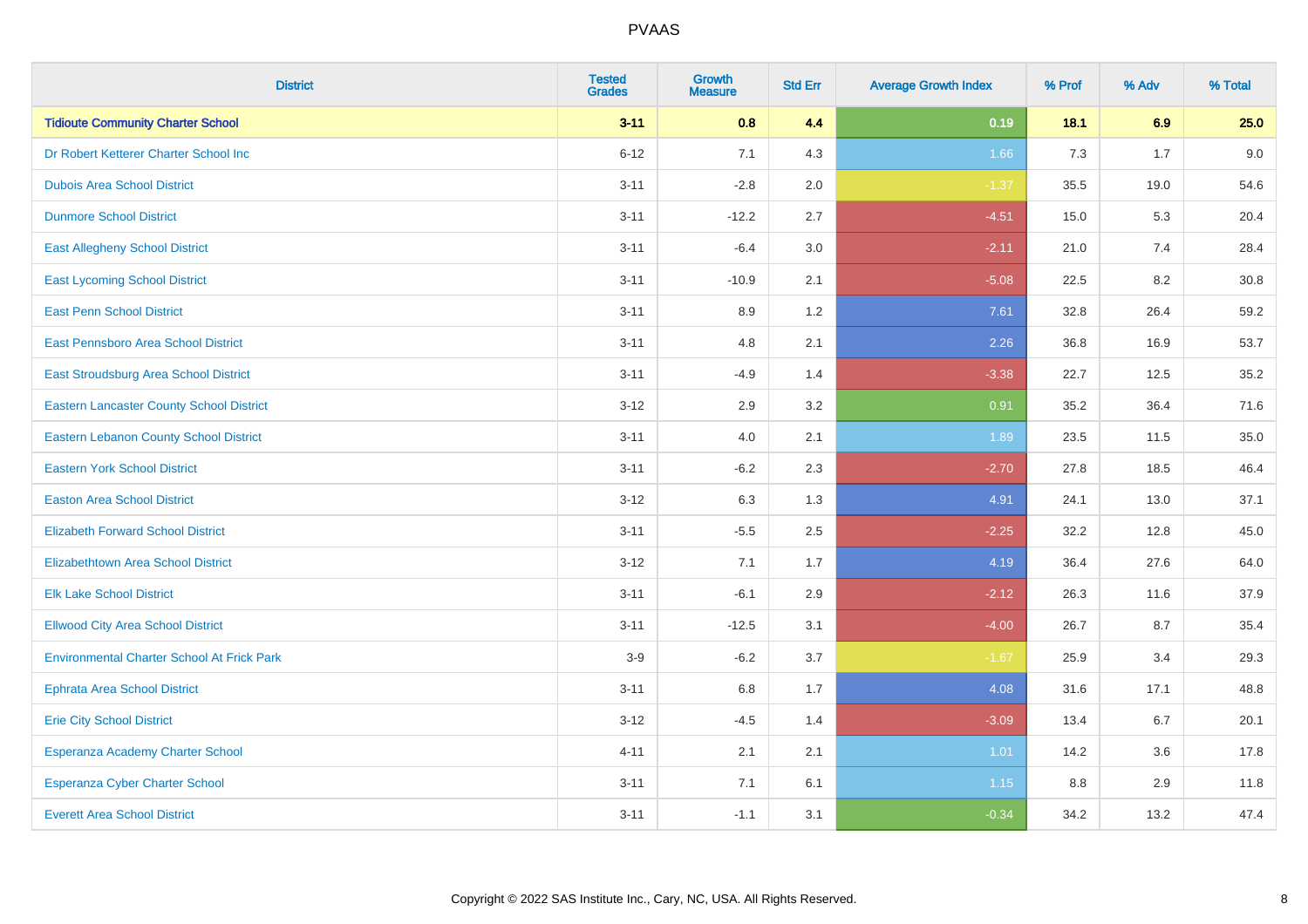| <b>District</b>                                   | <b>Tested</b><br><b>Grades</b> | <b>Growth</b><br><b>Measure</b> | <b>Std Err</b> | <b>Average Growth Index</b> | % Prof | % Adv | % Total |
|---------------------------------------------------|--------------------------------|---------------------------------|----------------|-----------------------------|--------|-------|---------|
| <b>Tidioute Community Charter School</b>          | $3 - 11$                       | 0.8                             | 4.4            | 0.19                        | 18.1   | 6.9   | 25.0    |
| <b>Evergreen Community Charter School</b>         | $6 - 11$                       | $-1.1$                          | 4.7            | $-0.23$                     | 34.6   | 26.9  | 61.5    |
| <b>Executive Education Academy Charter School</b> | $3 - 10$                       | $-14.6$                         | 3.0            | $-4.81$                     | 8.5    | 1.2   | 9.8     |
| <b>Exeter Township School District</b>            | $3 - 11$                       | $-1.0$                          | 1.7            | $-0.58$                     | 27.2   | 15.6  | 42.8    |
| <b>Fairfield Area School District</b>             | $3 - 11$                       | $-0.5$                          | 3.6            | $-0.13$                     | 43.9   | 6.1   | 50.0    |
| <b>Fairview School District</b>                   | $3 - 11$                       | 8.3                             | 2.4            | 3.43                        | 41.9   | 34.9  | 76.7    |
| <b>Fannett-Metal School District</b>              | $3 - 11$                       | $-22.3$                         | 4.8            | $-4.65$                     | 16.4   | 6.6   | 23.0    |
| <b>Farrell Area School District</b>               | $3 - 11$                       | $-1.9$                          | 4.2            | $-0.44$                     | 9.3    | 11.6  | 20.9    |
| <b>Ferndale Area School District</b>              | $3 - 10$                       | $-1.1$                          | 4.1            | $-0.27$                     | 21.0   | 7.9   | 29.0    |
| <b>Fleetwood Area School District</b>             | $3 - 10$                       | 10.4                            | 2.0            | 5.19                        | 31.7   | 25.8  | 57.5    |
| <b>Forbes Road School District</b>                | $3 - 11$                       | $-11.5$                         | 4.7            | $-2.43$                     | 23.1   | 10.3  | 33.3    |
| <b>Forest Area School District</b>                | $3 - 11$                       | $-1.8$                          | 4.7            | $-0.37$                     | 18.9   | 15.1  | 34.0    |
| <b>Forest City Regional School District</b>       | $3 - 12$                       | $-1.2$                          | 3.6            | $-0.33$                     | 26.5   | 8.2   | 34.7    |
| <b>Forest Hills School District</b>               | $3 - 11$                       | 1.8                             | 2.5            | 0.71                        | 28.8   | 10.3  | 39.1    |
| <b>Fort Cherry School District</b>                | $3 - 10$                       | $-0.7$                          | 3.1            | $-0.21$                     | 30.6   | 14.1  | 44.7    |
| <b>Fort Leboeuf School District</b>               | $3 - 11$                       | 3.5                             | 2.2            | 1.58                        | 32.0   | 16.8  | 48.8    |
| Fox Chapel Area School District                   | $3 - 11$                       | 17.6                            | 1.9            | 9.47                        | 22.9   | 52.0  | 74.9    |
| <b>Franklin Area School District</b>              | $3 - 11$                       | $-3.7$                          | 2.6            | $-1.43$                     | 30.5   | 5.9   | 36.4    |
| <b>Franklin Regional School District</b>          | $3 - 11$                       | 11.3                            | 1.8            | 6.13                        | 30.0   | 35.0  | 65.0    |
| <b>Frazier School District</b>                    | $3 - 11$                       | $-18.9$                         | 3.4            | $-5.49$                     | 18.3   | 1.4   | 19.7    |
| <b>Freedom Area School District</b>               | $3 - 11$                       | $-6.3$                          | 3.1            | $-2.04$                     | 22.9   | 8.4   | 31.3    |
| <b>Freeport Area School District</b>              | $3 - 10$                       | $-0.2$                          | 2.1            | $-0.10$                     | 37.4   | 29.8  | 67.2    |
| <b>Galeton Area School District</b>               | $3 - 11$                       | 5.4                             | 5.4            | 1.01                        | 33.3   | 22.2  | 55.6    |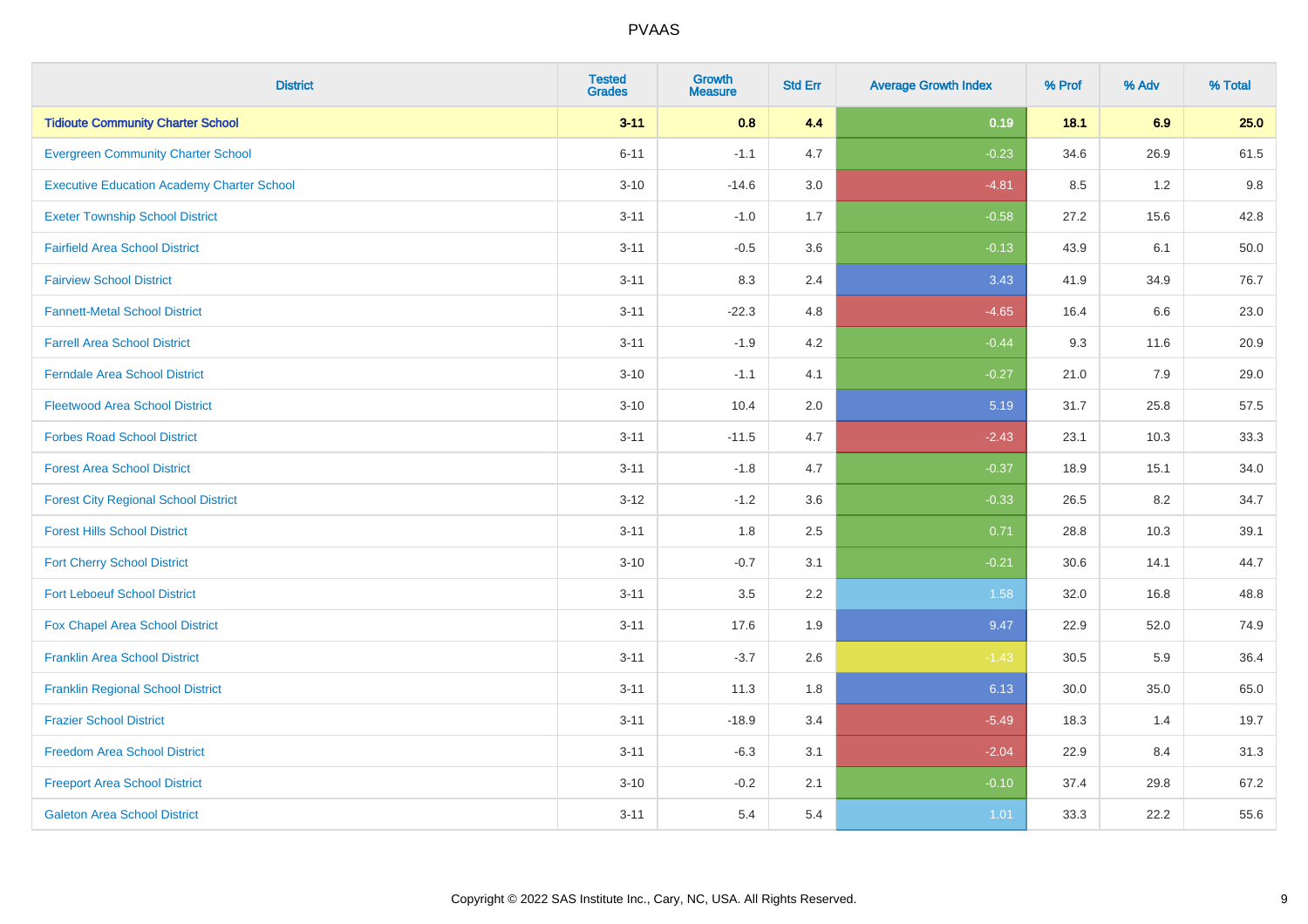| <b>District</b>                               | <b>Tested</b><br><b>Grades</b> | <b>Growth</b><br><b>Measure</b> | <b>Std Err</b> | <b>Average Growth Index</b> | % Prof | % Adv | % Total |
|-----------------------------------------------|--------------------------------|---------------------------------|----------------|-----------------------------|--------|-------|---------|
| <b>Tidioute Community Charter School</b>      | $3 - 11$                       | 0.8                             | 4.4            | 0.19                        | 18.1   | 6.9   | 25.0    |
| <b>Garnet Valley School District</b>          | $3 - 10$                       | 0.2                             | 1.7            | 0.13                        | 34.9   | 26.4  | 61.3    |
| <b>Gateway School District</b>                | $3 - 11$                       | 3.1                             | 2.0            | 1.55                        | 35.7   | 18.5  | 54.2    |
| <b>General Mclane School District</b>         | $3 - 11$                       | $-10.7$                         | 2.4            | $-4.40$                     | 34.0   | 15.6  | 49.6    |
| <b>Gettysburg Area School District</b>        | $3 - 11$                       | $-6.0$                          | 2.0            | $-3.02$                     | 28.8   | 19.6  | 48.5    |
| <b>Girard School District</b>                 | $3 - 11$                       | $-12.3$                         | 2.6            | $-4.76$                     | 29.7   | 18.9  | 48.6    |
| <b>Glendale School District</b>               | $3 - 10$                       | 7.9                             | 3.5            | 2.25                        | 42.6   | 9.3   | 51.8    |
| <b>Governor Mifflin School District</b>       | $3 - 11$                       | $-4.4$                          | 1.6            | $-2.69$                     | 30.3   | 7.7   | 38.0    |
| <b>Great Valley School District</b>           | $3 - 11$                       | 5.4                             | 2.0            | 2.77                        | 33.8   | 33.5  | 67.3    |
| <b>Greater Johnstown School District</b>      | $3 - 11$                       | $-3.5$                          | 2.4            | $-1.45$                     | 10.3   | 1.3   | 11.5    |
| <b>Greater Latrobe School District</b>        | $3 - 11$                       | $-14.1$                         | 2.0            | $-7.14$                     | 41.0   | 12.6  | 53.6    |
| <b>Greater Nanticoke Area School District</b> | $3-12$                         | $-6.8$                          | 2.6            | $-2.58$                     | 15.2   | 8.9   | 24.1    |
| <b>Greencastle-Antrim School District</b>     | $3 - 11$                       | $-0.3$                          | 2.0            | $-0.14$                     | 30.9   | 22.2  | 53.1    |
| <b>Greensburg Salem School District</b>       | $3 - 11$                       | $-6.9$                          | 2.2            | $-3.06$                     | 30.3   | 13.3  | 43.6    |
| <b>Greenville Area School District</b>        | $3 - 11$                       | $-13.2$                         | 3.0            | $-4.45$                     | 32.1   | 4.6   | 36.7    |
| <b>Greenwood School District</b>              | $3 - 11$                       | 11.3                            | 3.6            | 3.14                        | 31.2   | 32.8  | 63.9    |
| <b>Grove City Area School District</b>        | $3 - 12$                       | $-8.8$                          | 2.3            | $-3.89$                     | 25.6   | 16.4  | 42.0    |
| <b>Halifax Area School District</b>           | $3 - 11$                       | 5.8                             | 3.5            | 1.64                        | 32.1   | 18.9  | 50.9    |
| Hamburg Area School District                  | $3 - 11$                       | 0.6                             | 2.4            | 0.25                        | 28.0   | 15.5  | 43.6    |
| <b>Hampton Township School District</b>       | $3 - 11$                       | 7.4                             | 2.0            | 3.79                        | 37.9   | 39.2  | 77.0    |
| <b>Hanover Area School District</b>           | $3 - 11$                       | $-14.7$                         | 4.7            | $-3.13$                     | 12.1   | 3.0   | 15.2    |
| <b>Hanover Public School District</b>         | $3 - 11$                       | $-12.4$                         | 2.7            | $-4.50$                     | 22.7   | 6.2   | 28.9    |
| <b>Harbor Creek School District</b>           | $3 - 11$                       | 13.4                            | 2.3            | 5.80                        | 34.5   | 40.7  | 75.2    |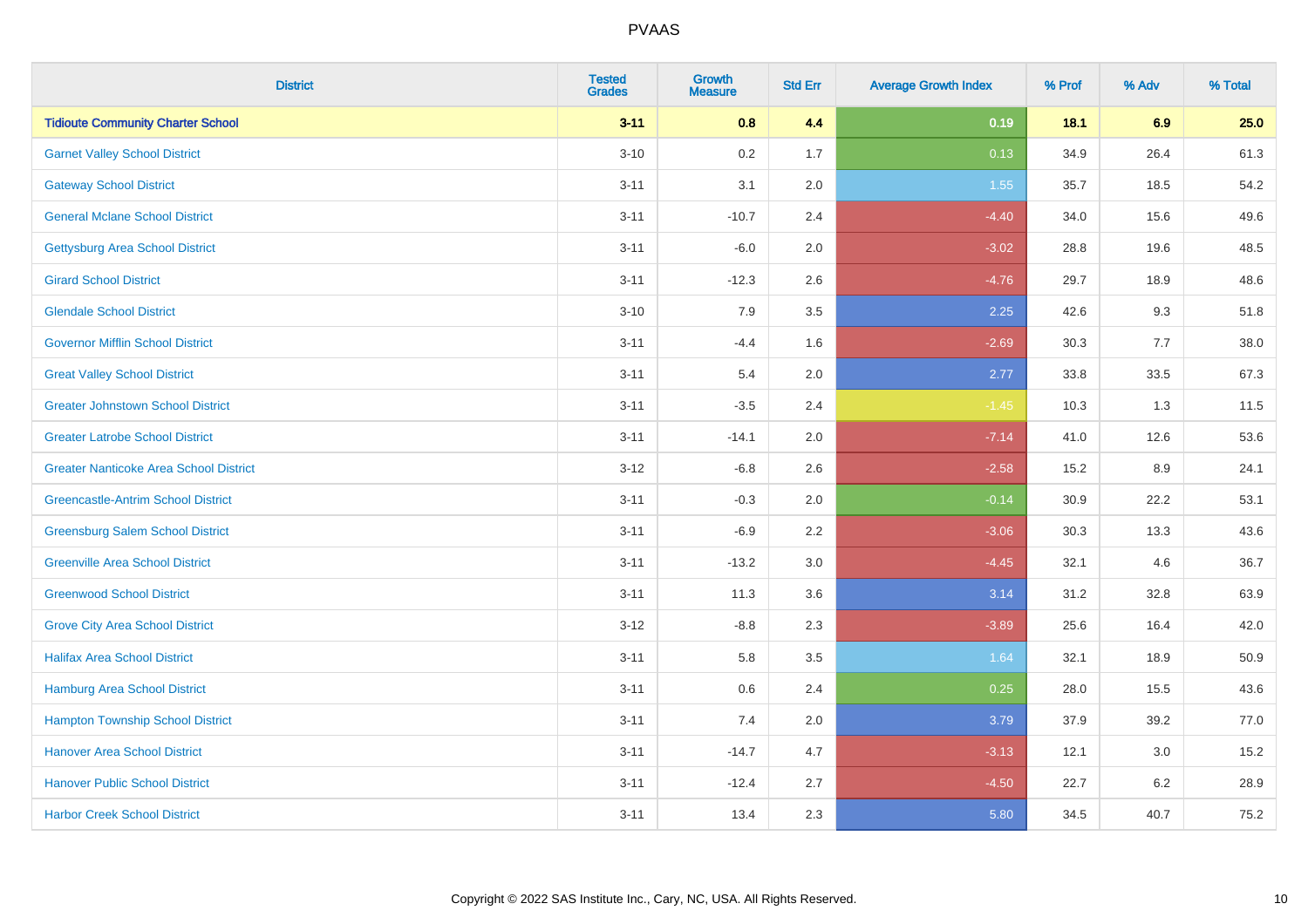| <b>District</b>                               | <b>Tested</b><br><b>Grades</b> | <b>Growth</b><br><b>Measure</b> | <b>Std Err</b> | <b>Average Growth Index</b> | % Prof | % Adv   | % Total |
|-----------------------------------------------|--------------------------------|---------------------------------|----------------|-----------------------------|--------|---------|---------|
| <b>Tidioute Community Charter School</b>      | $3 - 11$                       | 0.8                             | 4.4            | 0.19                        | 18.1   | 6.9     | 25.0    |
| Harmony Area School District                  | $3 - 10$                       | $-5.7$                          | 5.0            | $-1.13$                     | 33.3   | 0.0     | 33.3    |
| <b>Harrisburg City School District</b>        | $3 - 11$                       | $-0.2$                          | 2.0            | $-0.11$                     | 6.0    | 2.0     | 8.0     |
| <b>Hatboro-Horsham School District</b>        | $3 - 11$                       | $-2.7$                          | 1.6            | $-1.65$                     | 27.9   | 17.9    | 45.8    |
| <b>Haverford Township School District</b>     | $3 - 11$                       | 1.4                             | 1.4            | 1.05                        | 36.7   | 26.3    | 63.0    |
| <b>Hazleton Area School District</b>          | $3 - 11$                       | 6.0                             | 1.6            | 3.85                        | 20.5   | 9.0     | 29.5    |
| <b>Hempfield Area School District</b>         | $3 - 12$                       | $-10.2$                         | 1.6            | $-6.37$                     | 28.1   | 19.2    | 47.3    |
| <b>Hempfield School District</b>              | $3 - 11$                       | 13.4                            | 1.3            | 10.53                       | 29.9   | 36.8    | 66.7    |
| <b>Hermitage School District</b>              | $3 - 12$                       | 14.0                            | 2.5            | 5.59                        | 34.0   | 27.0    | 61.0    |
| <b>Highlands School District</b>              | $3 - 11$                       | $-1.3$                          | 2.3            | $-0.55$                     | 32.6   | 10.5    | 43.0    |
| <b>Hollidaysburg Area School District</b>     | $3 - 11$                       | $-2.7$                          | 1.6            | $-1.64$                     | 32.6   | 15.2    | 47.8    |
| <b>Homer-Center School District</b>           | $3 - 11$                       | 8.8                             | 3.5            | 2.53                        | 38.0   | 17.7    | 55.8    |
| Hope For Hyndman Charter School               | $3 - 11$                       | 5.1                             | 5.8            | 0.88                        | 14.3   | 7.1     | 21.4    |
| <b>Hopewell Area School District</b>          | $3 - 11$                       | 0.8                             | 2.6            | 0.31                        | 34.5   | 12.4    | 46.9    |
| Huntingdon Area School District               | $3 - 11$                       | 5.8                             | 2.6            | 2.28                        | 27.8   | 17.4    | 45.2    |
| Imhotep Institute Charter High School         | $9 - 11$                       | $-17.6$                         | 5.8            | $-3.03$                     | 15.4   | $0.0\,$ | 15.4    |
| <b>Indiana Area School District</b>           | $3 - 11$                       | 12.0                            | 2.0            | 5.98                        | 30.0   | 30.4    | 60.3    |
| <b>Innovative Arts Academy Charter School</b> | $6 - 11$                       | $-7.2$                          | 2.5            | $-2.83$                     | 2.0    | 0.0     | 2.0     |
| Insight PA Cyber Charter School               | $3 - 11$                       | $-9.4$                          | 5.8            | $-1.62$                     | 25.6   | 4.6     | 30.2    |
| <b>Interboro School District</b>              | $3 - 12$                       | $-8.4$                          | 2.0            | $-4.27$                     | 27.6   | 6.4     | 34.1    |
| <b>Iroquois School District</b>               | $3 - 11$                       | 13.6                            | 2.8            | 4.83                        | 33.3   | 16.0    | 49.4    |
| Jamestown Area School District                | $3 - 11$                       | $-9.5$                          | 4.1            | $-2.33$                     | 41.5   | 4.9     | 46.3    |
| Jeannette City School District                | $3 - 11$                       | $-0.7$                          | 3.4            | $-0.20$                     | 26.8   | 4.1     | 30.9    |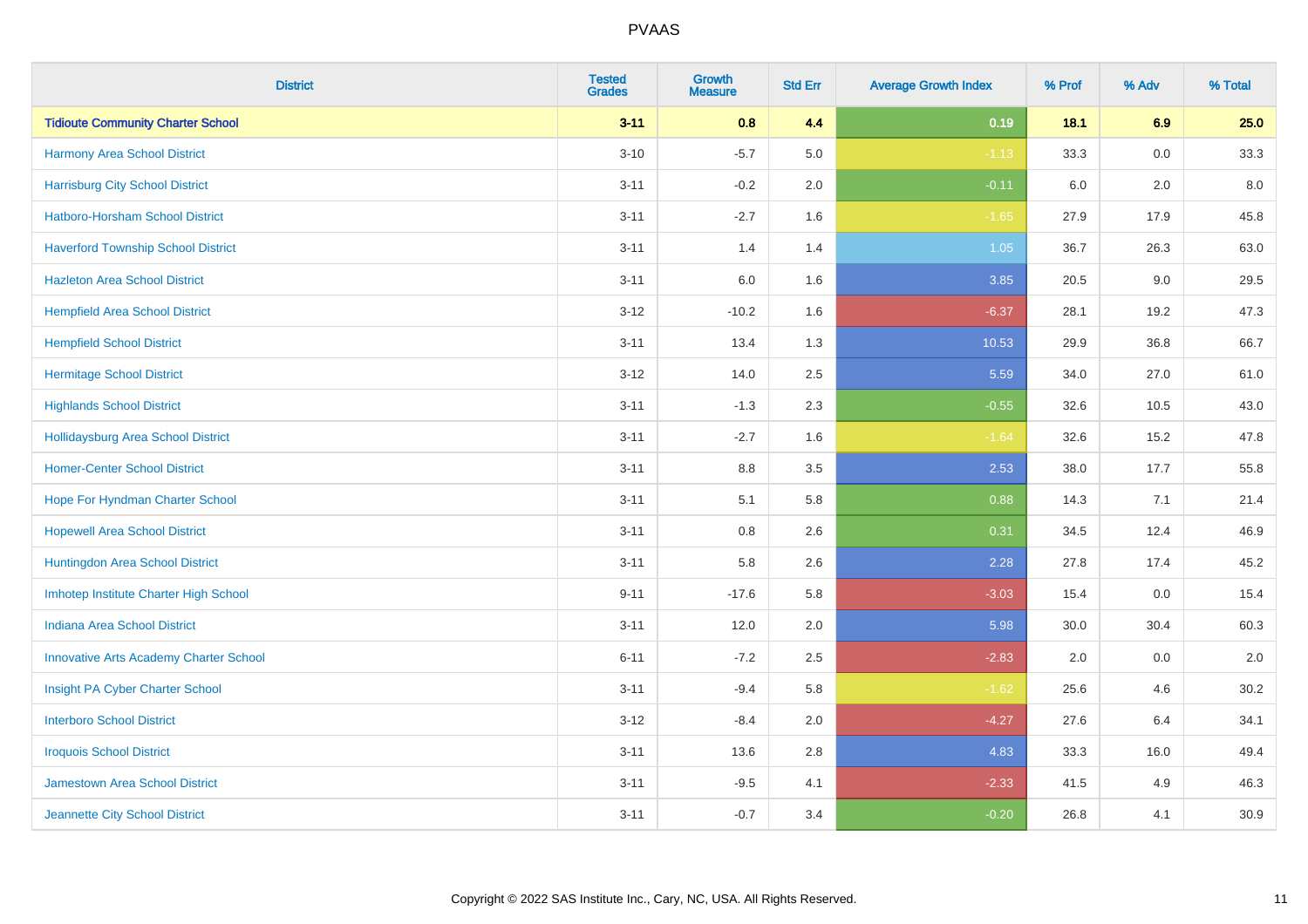| <b>District</b>                                 | <b>Tested</b><br><b>Grades</b> | <b>Growth</b><br><b>Measure</b> | <b>Std Err</b> | <b>Average Growth Index</b> | % Prof | % Adv   | % Total |
|-------------------------------------------------|--------------------------------|---------------------------------|----------------|-----------------------------|--------|---------|---------|
| <b>Tidioute Community Charter School</b>        | $3 - 11$                       | 0.8                             | 4.4            | 0.19                        | 18.1   | 6.9     | 25.0    |
| Jefferson County-Dubois AVTS                    | $9 - 11$                       | $-11.7$                         | 3.1            | $-3.72$                     | 17.6   | $2.8\,$ | 20.4    |
| Jefferson-Morgan School District                | $3 - 10$                       | $-12.0$                         | 3.9            | $-3.09$                     | 28.6   | 6.1     | 34.7    |
| <b>Jenkintown School District</b>               | $3 - 11$                       | $-7.9$                          | 4.1            | $-1.92$                     | 34.1   | 27.3    | 61.4    |
| <b>Jersey Shore Area School District</b>        | $3 - 11$                       | 0.7                             | 2.5            | 0.27                        | 39.3   | 13.6    | 52.9    |
| Jim Thorpe Area School District                 | $3 - 11$                       | $-10.9$                         | 2.4            | $-4.48$                     | 19.5   | 6.0     | 25.5    |
| Johnsonburg Area School District                | $3 - 11$                       | 5.0                             | 3.9            | 1.27                        | 35.5   | 11.8    | 47.4    |
| <b>Juniata County School District</b>           | $3 - 12$                       | 7.7                             | 2.0            | 3.81                        | 22.9   | 18.9    | 41.8    |
| <b>Juniata Valley School District</b>           | $3 - 11$                       | 1.6                             | 3.2            | 0.51                        | 23.1   | 9.4     | 32.5    |
| <b>Kane Area School District</b>                | $3 - 10$                       | 8.8                             | 2.9            | 3.07                        | 31.4   | 19.8    | 51.2    |
| Karns City Area School District                 | $3 - 11$                       | $-7.2$                          | 2.6            | $-2.71$                     | 26.4   | 20.8    | 47.2    |
| <b>Kennett Consolidated School District</b>     | $3 - 11$                       | $-10.4$                         | 1.7            | $-6.27$                     | 28.7   | 14.0    | 42.7    |
| <b>Keystone Central School District</b>         | $3 - 11$                       | 3.6                             | 1.8            | 2.04                        | 27.1   | 14.6    | 41.8    |
| <b>Keystone Education Center Charter School</b> | $3 - 12$                       | $-6.5$                          | 5.1            | $-1.28$                     | 0.0    | 0.0     | $0.0\,$ |
| <b>Keystone Oaks School District</b>            | $3 - 11$                       | $-7.2$                          | 2.3            | $-3.14$                     | 30.0   | 11.1    | 41.0    |
| <b>Keystone School District</b>                 | $3 - 11$                       | 7.8                             | 5.7            | 1.37                        | 35.0   | 45.0    | 80.0    |
| <b>KIPP Dubois Charter School</b>               | $9 - 10$                       | $-3.0$                          | 3.1            | $-0.95$                     | 10.0   | 0.0     | 10.0    |
| <b>Kiski Area School District</b>               | $3 - 11$                       | $-4.0$                          | 2.0            | $-1.99$                     | 23.1   | 18.2    | 41.3    |
| <b>Kutztown Area School District</b>            | $3 - 12$                       | 9.3                             | 2.8            | 3.34                        | 38.5   | 14.6    | 53.2    |
| La Academia Partnership Charter School          | $6 - 11$                       | $-15.5$                         | 5.7            | $-2.70$                     | 2.3    | 0.0     | 2.3     |
| Lackawanna Trail School District                | $3 - 10$                       | $-11.0$                         | 3.3            | $-3.35$                     | 13.1   | 18.0    | 31.2    |
| <b>Lakeland School District</b>                 | $3 - 11$                       | 13.3                            | 2.8            | 4.80                        | 22.2   | 21.2    | 43.4    |
| Lake-Lehman School District                     | $3 - 11$                       | 14.9                            | 2.8            | 5.34                        | 25.8   | 22.5    | 48.3    |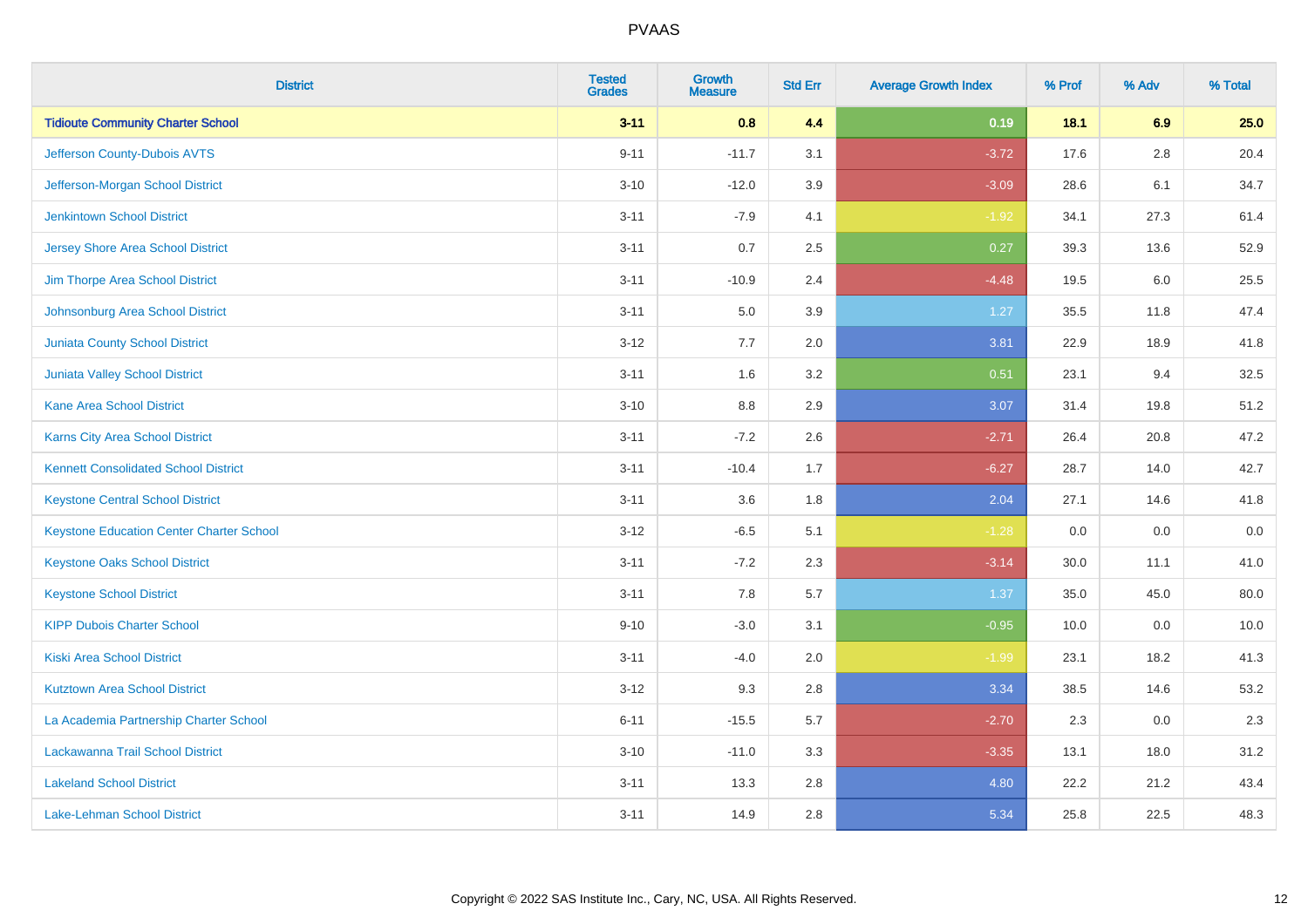| <b>District</b>                                    | <b>Tested</b><br><b>Grades</b> | <b>Growth</b><br><b>Measure</b> | <b>Std Err</b> | <b>Average Growth Index</b> | % Prof | % Adv | % Total |
|----------------------------------------------------|--------------------------------|---------------------------------|----------------|-----------------------------|--------|-------|---------|
| <b>Tidioute Community Charter School</b>           | $3 - 11$                       | 0.8                             | 4.4            | 0.19                        | 18.1   | 6.9   | 25.0    |
| <b>Lakeview School District</b>                    | $3 - 11$                       | $-1.9$                          | 3.5            | $-0.53$                     | 41.5   | 12.3  | 53.8    |
| <b>Lampeter-Strasburg School District</b>          | $3 - 12$                       | 11.0                            | 1.9            | 5.69                        | 35.4   | 32.3  | 67.7    |
| <b>Lancaster School District</b>                   | $3 - 12$                       | $-10.0$                         | 1.4            | $-7.22$                     | 9.0    | 3.9   | 12.8    |
| <b>Laurel Highlands School District</b>            | $3 - 11$                       | $-3.8$                          | 2.3            | $-1.63$                     | 20.9   | 14.6  | 35.4    |
| <b>Laurel School District</b>                      | $3 - 11$                       | 13.0                            | 3.1            | 4.19                        | 30.3   | 15.7  | 46.1    |
| <b>Lawrence County CTC</b>                         | $10 - 11$                      | $-9.8$                          | 3.7            | $-2.68$                     | 7.3    | 0.0   | 7.3     |
| <b>Lebanon School District</b>                     | $3 - 11$                       | $-1.2$                          | 1.9            | $-0.63$                     | 15.2   | 6.4   | 21.6    |
| Leechburg Area School District                     | $3 - 11$                       | 7.0                             | 3.9            | 1.79                        | 37.7   | 4.9   | 42.6    |
| Lehigh Career & Technical Institute                | $10 - 12$                      | $-0.7$                          | 6.3            | $-0.11$                     | 36.4   | 4.6   | 40.9    |
| Lehigh Valley Academy Regional Charter School      | $3 - 11$                       | $-5.9$                          | 3.0            | $-1.98$                     | 20.0   | 7.7   | 27.7    |
| Lehigh Valley Charter High School For The Arts     | $9 - 10$                       | $-11.8$                         | 2.5            | $-4.76$                     | 28.9   | 5.7   | 34.6    |
| <b>Lehighton Area School District</b>              | $3 - 11$                       | 11.4                            | 2.4            | 4.84                        | 30.5   | 24.9  | 55.3    |
| <b>Lewisburg Area School District</b>              | $3 - 11$                       | 1.7                             | 2.4            | 0.72                        | 35.9   | 35.9  | 71.8    |
| <b>Ligonier Valley School District</b>             | $3 - 11$                       | $-10.8$                         | 3.1            | $-3.43$                     | 34.1   | 5.8   | 39.9    |
| <b>Lincoln Leadership Academy Charter School</b>   | $3 - 12$                       | $-7.4$                          | 3.7            | $-1.99$                     | 6.4    | 2.1   | 8.5     |
| <b>Lincoln Park Performing Arts Charter School</b> | $7 - 11$                       | $-14.9$                         | 2.7            | $-5.45$                     | 39.3   | 8.9   | 48.2    |
| <b>Line Mountain School District</b>               | $3 - 11$                       | 11.7                            | 3.9            | 3.01                        | 40.4   | 42.3  | 82.7    |
| <b>Littlestown Area School District</b>            | $3 - 11$                       | 28.7                            | 2.4            | 11.83                       | 38.4   | 29.3  | 67.7    |
| <b>Lower Dauphin School District</b>               | $3 - 11$                       | 5.3                             | 1.8            | 3.03                        | 30.6   | 26.8  | 57.5    |
| <b>Lower Merion School District</b>                | $3 - 11$                       | 18.9                            | 1.2            | 15.42                       | 29.4   | 48.6  | 78.0    |
| <b>Lower Moreland Township School District</b>     | $3 - 11$                       | 8.7                             | 2.0            | 4.35                        | 38.2   | 33.2  | 71.4    |
| <b>Loyalsock Township School District</b>          | $3 - 12$                       | 26.7                            | 2.7            | 9.92                        | 36.8   | 35.1  | 71.9    |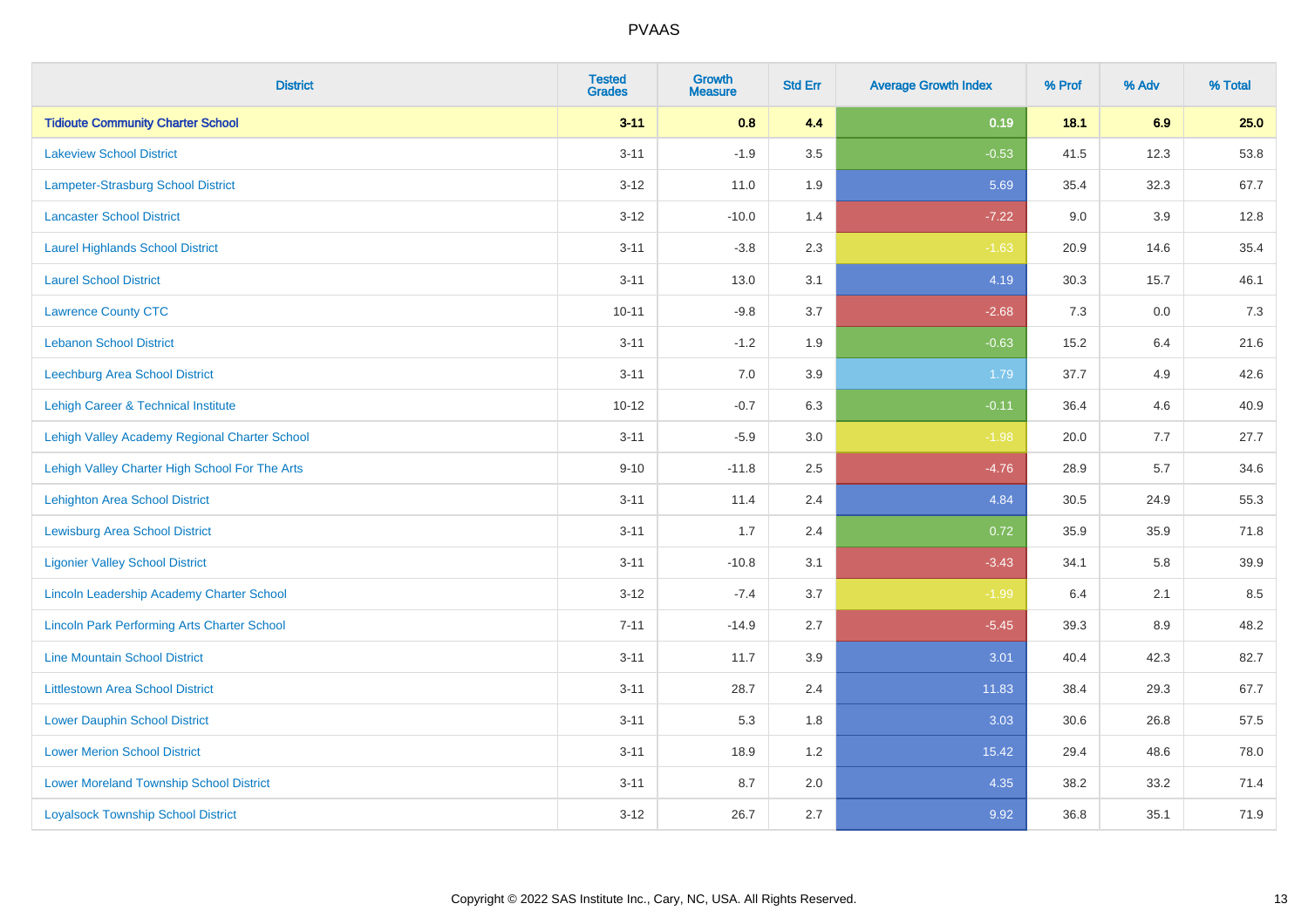| <b>District</b>                                | <b>Tested</b><br><b>Grades</b> | <b>Growth</b><br><b>Measure</b> | <b>Std Err</b> | <b>Average Growth Index</b> | % Prof | % Adv   | % Total  |
|------------------------------------------------|--------------------------------|---------------------------------|----------------|-----------------------------|--------|---------|----------|
| <b>Tidioute Community Charter School</b>       | $3 - 11$                       | 0.8                             | 4.4            | 0.19                        | 18.1   | 6.9     | 25.0     |
| <b>Mahanoy Area School District</b>            | $3 - 10$                       | $-3.4$                          | 3.1            | $-1.07$                     | 21.4   | $8.6\,$ | $30.0\,$ |
| <b>Manheim Central School District</b>         | $3 - 11$                       | 12.8                            | 2.0            | 6.52                        | 27.8   | 35.4    | 63.2     |
| <b>Manheim Township School District</b>        | $3 - 12$                       | 10.9                            | 1.5            | 7.51                        | 30.9   | 31.0    | 61.9     |
| <b>Marion Center Area School District</b>      | $3 - 10$                       | 0.8                             | 2.9            | 0.27                        | 23.3   | 11.1    | 34.4     |
| Maritime Academy Charter School                | $3 - 10$                       | 13.2                            | 3.1            | 4.29                        | 24.0   | 1.3     | 25.3     |
| <b>Marple Newtown School District</b>          | $3 - 11$                       | 20.6                            | 2.3            | 8.95                        | 31.1   | 42.7    | 73.8     |
| <b>Mars Area School District</b>               | $3 - 10$                       | 6.6                             | 1.9            | 3.45                        | 36.7   | 32.4    | 69.1     |
| <b>MaST Community Charter School</b>           | $3 - 10$                       | $-0.9$                          | 2.5            | $-0.34$                     | 25.0   | 21.6    | 46.6     |
| <b>MaST Community Charter School II</b>        | $3 - 10$                       | 1.4                             | 3.0            | 0.45                        | 16.1   | 4.6     | 20.7     |
| Mastery Charter High School-Lenfest Campus     | $7 - 11$                       | $-1.8$                          | 5.8            | $-0.30$                     | 26.3   | 0.0     | 26.3     |
| <b>Mastery Charter School - Gratz Campus</b>   | $7 - 10$                       | $-9.5$                          | 4.6            | $-2.09$                     | 0.0    | 3.4     | 3.4      |
| Mastery Charter School - Hardy Williams        | $3 - 11$                       | 6.6                             | 3.0            | 2.21                        | 24.7   | 1.2     | 25.9     |
| <b>Mastery Charter School - Pickett Campus</b> | $6 - 10$                       | 2.7                             | 4.2            | 0.65                        | 20.6   | 0.0     | 20.6     |
| Mastery Charter School - Shoemaker Campus      | $7 - 10$                       | $-2.3$                          | 2.8            | $-0.81$                     | 10.1   | 3.7     | 13.8     |
| <b>Mastery Charter School - Thomas Campus</b>  | $3 - 10$                       | 7.9                             | 5.7            | 1.39                        | 12.5   | $0.0\,$ | 12.5     |
| <b>Mcguffey School District</b>                | $3 - 11$                       | $-12.1$                         | 3.0            | $-4.06$                     | 12.8   | 5.9     | 18.6     |
| <b>Mckeesport Area School District</b>         | $3 - 12$                       | 4.6                             | 2.2            | 2.14                        | 21.1   | 4.4     | 25.5     |
| Mechanicsburg Area School District             | $3 - 11$                       | $-5.7$                          | 1.6            | $-3.48$                     | 35.1   | 16.0    | 51.2     |
| <b>Mercer Area School District</b>             | $3 - 11$                       | 2.2                             | 3.1            | 0.70                        | 24.4   | 11.8    | 36.2     |
| <b>Methacton School District</b>               | $3 - 11$                       | 11.0                            | 1.6            | 6.94                        | 36.0   | 33.6    | 69.6     |
| Meyersdale Area School District                | $3 - 11$                       | $-16.1$                         | 3.3            | $-4.94$                     | 20.3   | 5.8     | 26.1     |
| <b>Mid Valley School District</b>              | $3 - 10$                       | $-11.1$                         | 2.7            | $-4.07$                     | 28.3   | 8.1     | 36.4     |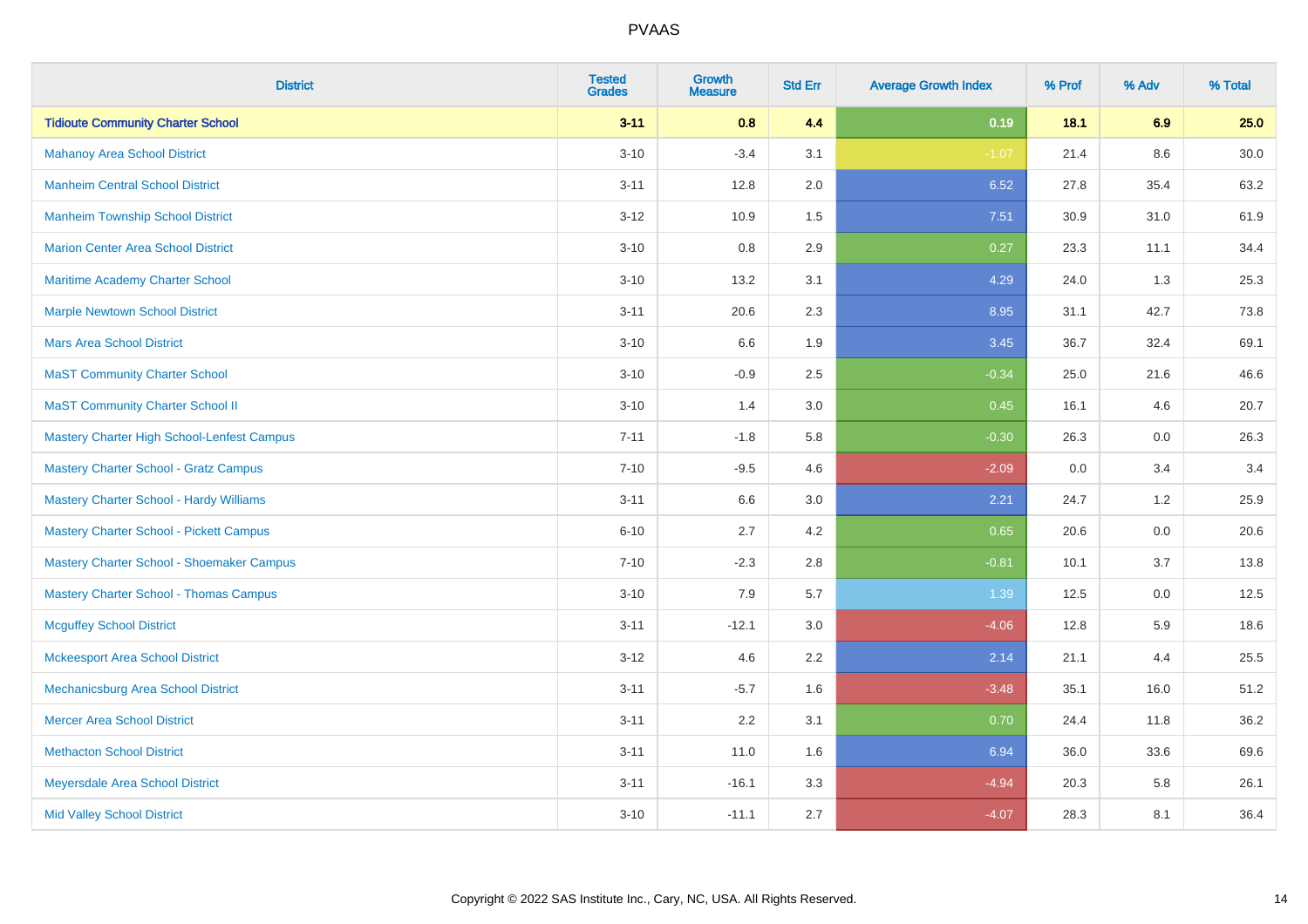| <b>District</b>                            | <b>Tested</b><br><b>Grades</b> | <b>Growth</b><br><b>Measure</b> | <b>Std Err</b> | <b>Average Growth Index</b> | % Prof | % Adv   | % Total |
|--------------------------------------------|--------------------------------|---------------------------------|----------------|-----------------------------|--------|---------|---------|
| <b>Tidioute Community Charter School</b>   | $3 - 11$                       | 0.8                             | 4.4            | 0.19                        | 18.1   | 6.9     | 25.0    |
| <b>Middletown Area School District</b>     | $3 - 11$                       | $-3.4$                          | 2.4            | $-1.44$                     | 34.3   | 15.2    | 49.4    |
| <b>Midd-West School District</b>           | $3 - 11$                       | 3.6                             | 2.6            | 1.42                        | 28.6   | 25.0    | 53.6    |
| <b>Mifflin County School District</b>      | $3 - 11$                       | 12.3                            | 1.6            | 7.69                        | 35.1   | 15.1    | 50.3    |
| Mifflinburg Area School District           | $3 - 11$                       | $-6.0$                          | 2.1            | $-2.87$                     | 32.7   | 13.3    | 46.0    |
| <b>Millcreek Township School District</b>  | $3 - 11$                       | 9.1                             | 1.4            | 6.61                        | 34.5   | 30.1    | 64.6    |
| Millersburg Area School District           | $3 - 11$                       | $-6.6$                          | 3.4            | $-1.92$                     | 24.1   | 10.3    | 34.5    |
| <b>Millville Area School District</b>      | $3 - 12$                       | $-5.6$                          | 4.4            | $-1.26$                     | 31.4   | 11.4    | 42.9    |
| <b>Milton Area School District</b>         | $3 - 11$                       | $-10.1$                         | 2.5            | $-4.04$                     | 23.0   | 11.3    | 34.2    |
| <b>Minersville Area School District</b>    | $3 - 11$                       | $-2.9$                          | 3.4            | $-0.86$                     | 27.4   | 9.7     | 37.1    |
| <b>Mohawk Area School District</b>         | $3 - 11$                       | $-10.5$                         | 2.8            | $-3.75$                     | 35.1   | 10.6    | 45.7    |
| <b>Monessen City School District</b>       | $3 - 10$                       | $-3.9$                          | 5.6            | $-0.69$                     | 21.0   | 10.5    | 31.6    |
| <b>Moniteau School District</b>            | $3 - 11$                       | $-11.8$                         | 2.9            | $-4.07$                     | 22.6   | $5.0\,$ | 27.6    |
| <b>Montgomery Area School District</b>     | $3 - 11$                       | $-5.8$                          | 3.2            | $-1.83$                     | 25.0   | 11.5    | 36.5    |
| <b>Montour School District</b>             | $3 - 11$                       | $-6.1$                          | 2.1            | $-2.95$                     | 31.8   | 23.6    | 55.3    |
| <b>Montoursville Area School District</b>  | $3 - 12$                       | $-8.4$                          | 2.6            | $-3.17$                     | 38.8   | 18.2    | 57.0    |
| <b>Montrose Area School District</b>       | $3 - 10$                       | 12.3                            | 2.8            | 4.41                        | 37.8   | 28.9    | 66.7    |
| <b>Moon Area School District</b>           | $3 - 11$                       | 1.5                             | 1.8            | 0.86                        | 34.5   | 25.5    | 60.0    |
| Morrisville Borough School District        | $3 - 11$                       | $-13.1$                         | 3.7            | $-3.52$                     | 4.9    | 1.6     | 6.6     |
| <b>Moshannon Valley School District</b>    | $3 - 10$                       | $-5.1$                          | 4.6            | $-1.12$                     | 25.0   | 12.5    | 37.5    |
| <b>Mount Carmel Area School District</b>   | $3 - 11$                       | $-7.9$                          | 2.3            | $-3.38$                     | 18.2   | 4.4     | 22.6    |
| <b>Mount Pleasant Area School District</b> | $3 - 11$                       | $-5.4$                          | 2.3            | $-2.37$                     | 33.3   | 8.7     | 42.0    |
| <b>Mount Union Area School District</b>    | $3 - 10$                       | $-2.5$                          | 2.8            | $-0.89$                     | 19.8   | 5.8     | 25.6    |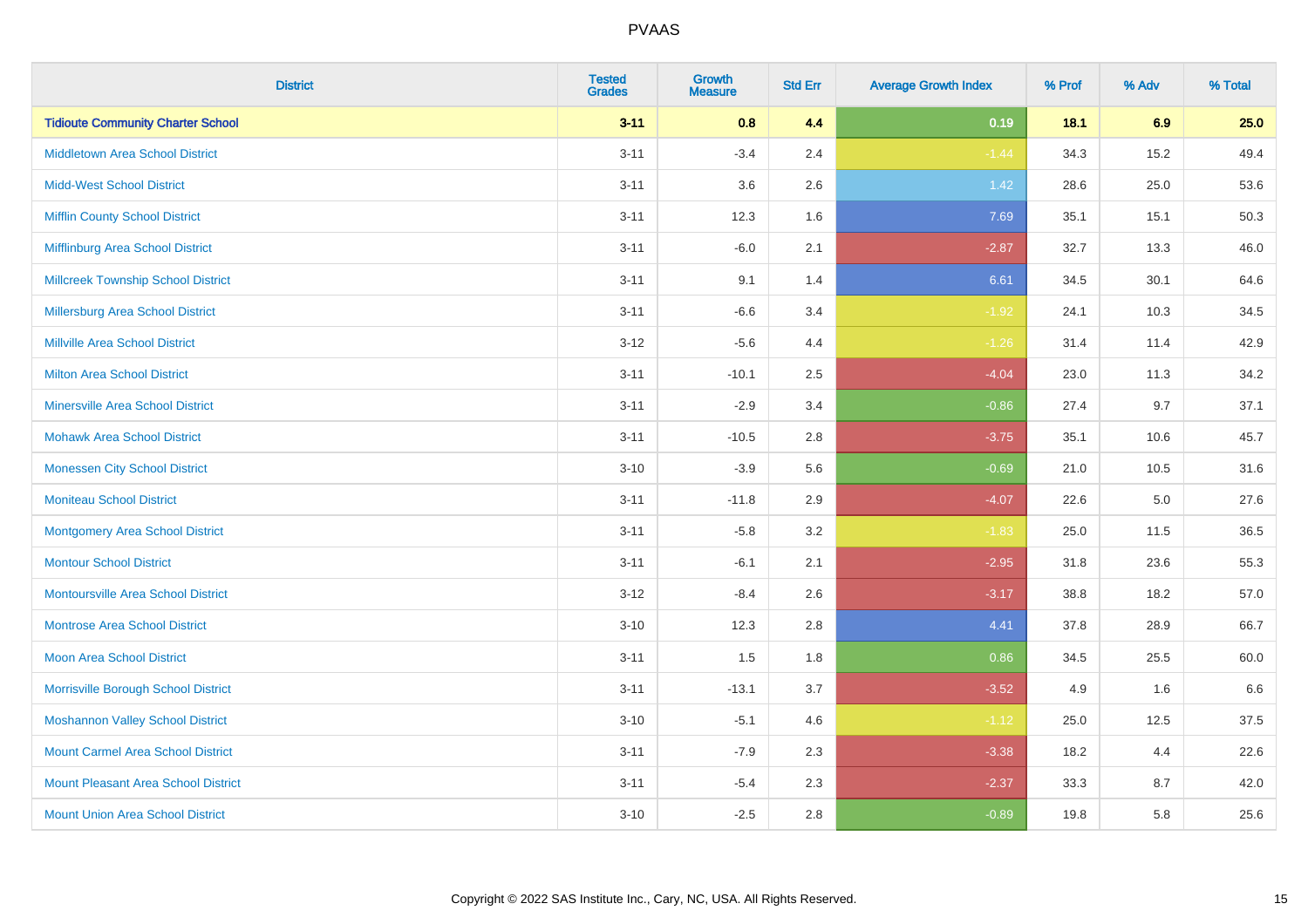| <b>District</b>                             | <b>Tested</b><br><b>Grades</b> | <b>Growth</b><br><b>Measure</b> | <b>Std Err</b> | <b>Average Growth Index</b> | % Prof | % Adv | % Total |
|---------------------------------------------|--------------------------------|---------------------------------|----------------|-----------------------------|--------|-------|---------|
| <b>Tidioute Community Charter School</b>    | $3 - 11$                       | 0.8                             | 4.4            | 0.19                        | 18.1   | 6.9   | 25.0    |
| <b>Mountain View School District</b>        | $3 - 11$                       | 24.2                            | 3.4            | 7.20                        | 45.8   | 37.3  | 83.0    |
| Mt Lebanon School District                  | $3 - 11$                       | 2.4                             | 1.3            | 1.79                        | 39.3   | 37.4  | 76.8    |
| <b>Muhlenberg School District</b>           | $3 - 10$                       | $-17.8$                         | 1.9            | $-9.34$                     | 12.4   | 4.6   | 17.0    |
| <b>Multicultural Academy Charter School</b> | $9 - 11$                       | 6.0                             | 3.4            | 1.77                        | 12.3   | 0.0   | 12.3    |
| <b>Muncy School District</b>                | $3 - 11$                       | 6.9                             | 3.3            | 2.12                        | 37.6   | 18.8  | 56.4    |
| <b>Nazareth Area School District</b>        | $3 - 11$                       | $-2.5$                          | 1.7            | $-1.53$                     | 29.2   | 24.6  | 53.8    |
| <b>Neshaminy School District</b>            | $3 - 11$                       | $8.6\,$                         | 1.3            | 6.56                        | 31.3   | 23.9  | 55.2    |
| <b>Neshannock Township School District</b>  | $3 - 10$                       | $-12.5$                         | 2.7            | $-4.73$                     | 29.0   | 13.0  | 42.0    |
| <b>New Brighton Area School District</b>    | $3 - 11$                       | $-2.1$                          | 3.2            | $-0.65$                     | 31.5   | 11.1  | 42.6    |
| <b>New Castle Area School District</b>      | $3 - 12$                       | $-13.6$                         | 2.3            | $-5.99$                     | 17.6   | 2.0   | 19.5    |
| <b>New Foundations Charter School</b>       | $3 - 11$                       | $0.6\,$                         | 2.2            | 0.29                        | 22.4   | 4.0   | 26.4    |
| New Hope-Solebury School District           | $3 - 11$                       | 28.8                            | 2.9            | 9.77                        | 31.6   | 50.0  | 81.6    |
| New Kensington-Arnold School District       | $3 - 11$                       | $-5.8$                          | 3.2            | $-1.80$                     | 10.8   | 1.2   | 12.0    |
| <b>Newport School District</b>              | $3 - 12$                       | $3.8\,$                         | 3.3            | 1.17                        | 38.8   | 10.4  | 49.2    |
| <b>Norristown Area School District</b>      | $3 - 12$                       | $-25.4$                         | 1.7            | $-15.35$                    | 10.6   | 1.8   | 12.4    |
| <b>North Allegheny School District</b>      | $3 - 11$                       | 18.0                            | 1.3            | 14.25                       | 30.5   | 42.9  | 73.4    |
| <b>North Clarion County School District</b> | $3 - 12$                       | 3.4                             | 4.1            | 0.83                        | 45.0   | 18.8  | 63.8    |
| <b>North East School District</b>           | $3 - 11$                       | $-5.3$                          | 2.7            | $-1.97$                     | 31.7   | 24.8  | 56.4    |
| <b>North Hills School District</b>          | $3 - 11$                       | $-15.8$                         | 1.8            | $-8.84$                     | 26.4   | 19.8  | 46.2    |
| <b>North Penn School District</b>           | $3 - 11$                       | 17.6                            | 1.0            | 17.53                       | 30.8   | 35.7  | 66.4    |
| <b>North Pocono School District</b>         | $3 - 11$                       | 13.1                            | 3.7            | 3.54                        | 31.4   | 33.3  | 64.7    |
| North Schuylkill School District            | $3 - 11$                       | $-4.7$                          | 2.2            | $-2.16$                     | 20.2   | 11.7  | 31.9    |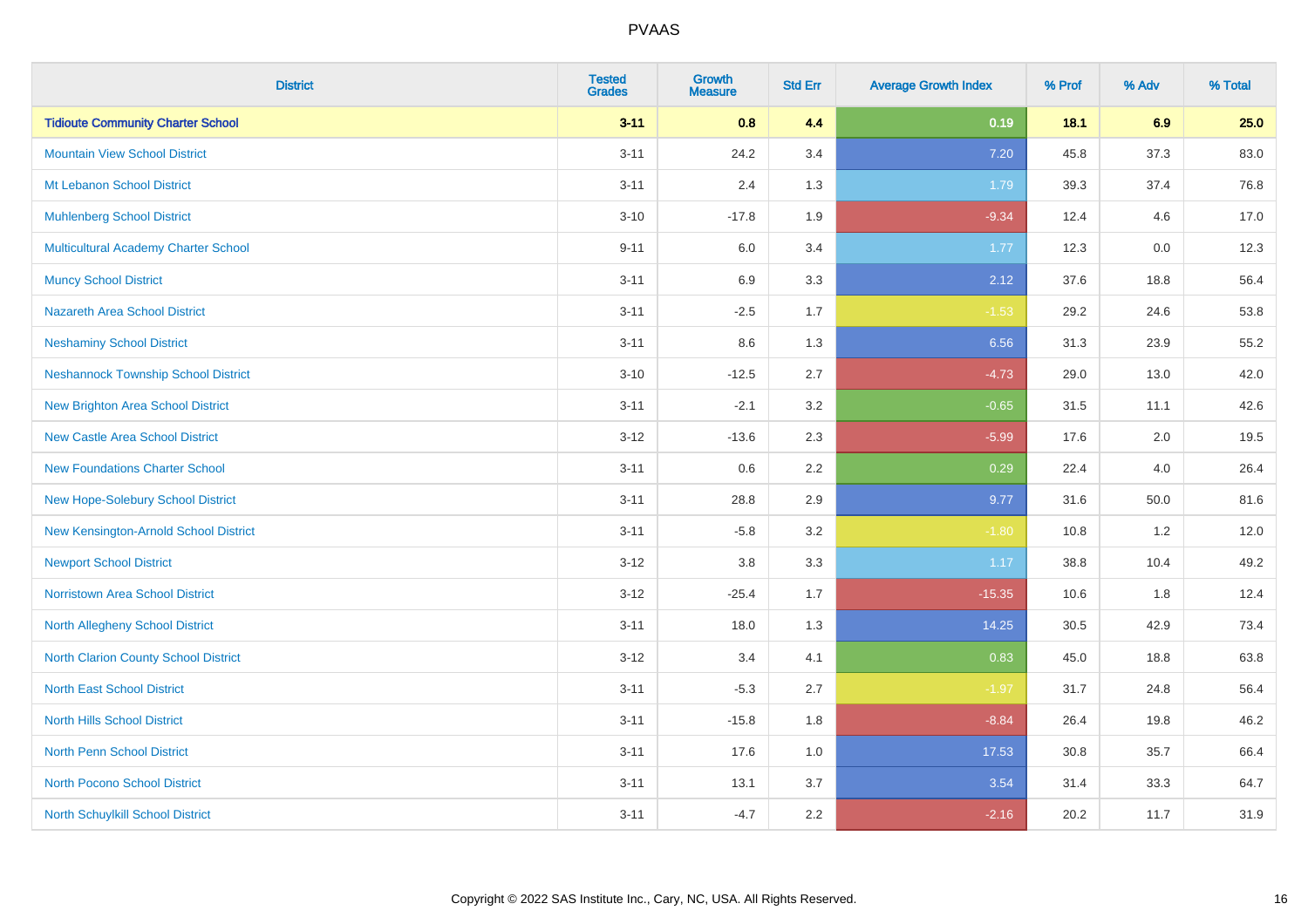| <b>District</b>                           | <b>Tested</b><br><b>Grades</b> | <b>Growth</b><br><b>Measure</b> | <b>Std Err</b> | <b>Average Growth Index</b> | % Prof | % Adv   | % Total |
|-------------------------------------------|--------------------------------|---------------------------------|----------------|-----------------------------|--------|---------|---------|
| <b>Tidioute Community Charter School</b>  | $3 - 11$                       | 0.8                             | 4.4            | 0.19                        | 18.1   | 6.9     | 25.0    |
| <b>North Star School District</b>         | $3 - 11$                       | 1.1                             | 3.3            | 0.34                        | 26.2   | 20.0    | 46.2    |
| Northampton Area School District          | $3 - 11$                       | 3.2                             | 1.5            | 2.05                        | 29.8   | 17.9    | 47.7    |
| <b>Northeast Bradford School District</b> | $3 - 10$                       | $-5.0$                          | 3.7            | $-1.35$                     | 30.6   | 4.8     | 35.5    |
| Northeastern York School District         | $3 - 11$                       | 3.8                             | 1.8            | 2.11                        | 32.7   | 21.0    | 53.7    |
| Northern Bedford County School District   | $3 - 11$                       | $-2.3$                          | 3.3            | $-0.69$                     | 26.2   | 16.9    | 43.1    |
| Northern Cambria School District          | $3 - 11$                       | $-0.3$                          | 3.4            | $-0.09$                     | 26.5   | 1.2     | 27.7    |
| Northern Lebanon School District          | $3 - 11$                       | $-0.7$                          | 2.3            | $-0.29$                     | 18.8   | 6.8     | 25.6    |
| Northern Lehigh School District           | $3 - 12$                       | 6.1                             | 2.5            | 2.42                        | 21.4   | 18.0    | 39.3    |
| Northern Potter School District           | $3 - 12$                       | 6.8                             | 4.6            | 1.48                        | 30.6   | 11.1    | 41.7    |
| Northern Tioga School District            | $3 - 12$                       | 6.8                             | 2.6            | 2.64                        | 25.0   | 16.9    | 41.9    |
| Northern York County School District      | $3 - 11$                       | 8.4                             | 1.8            | 4.63                        | 24.3   | 23.1    | 47.4    |
| <b>Northgate School District</b>          | $3 - 11$                       | $-3.0$                          | 3.4            | $-0.85$                     | 35.6   | $6.8\,$ | 42.4    |
| Northwest Area School District            | $3 - 10$                       | $-3.2$                          | 3.3            | $-0.97$                     | 30.4   | 13.0    | 43.5    |
| Northwestern Lehigh School District       | $3 - 11$                       | $-2.4$                          | 2.1            | $-1.14$                     | 41.7   | 17.9    | 59.5    |
| <b>Northwestern School District</b>       | $3 - 11$                       | $-14.6$                         | 3.2            | $-4.51$                     | 32.5   | 13.7    | 46.2    |
| <b>Norwin School District</b>             | $3 - 11$                       | $-1.1$                          | 1.6            | $-0.70$                     | 37.7   | 27.6    | 65.2    |
| <b>Octorara Area School District</b>      | $3 - 11$                       | $-7.5$                          | 3.2            | $-2.35$                     | 26.1   | 17.0    | 43.2    |
| Oil City Area School District             | $3 - 11$                       | 8.6                             | 2.4            | 3.56                        | 29.1   | 13.1    | 42.2    |
| <b>Old Forge School District</b>          | $3 - 12$                       | $-11.3$                         | 3.1            | $-3.62$                     | 28.6   | 13.2    | 41.8    |
| <b>Oley Valley School District</b>        | $3 - 11$                       | 1.4                             | 2.4            | 0.56                        | 37.4   | 23.9    | 61.4    |
| <b>Oswayo Valley School District</b>      | $3 - 12$                       | 9.9                             | 5.1            | 1.93                        | 26.5   | 44.1    | 70.6    |
| <b>Otto-Eldred School District</b>        | $3 - 11$                       | $-0.5$                          | 3.5            | $-0.13$                     | 35.8   | 10.5    | 46.3    |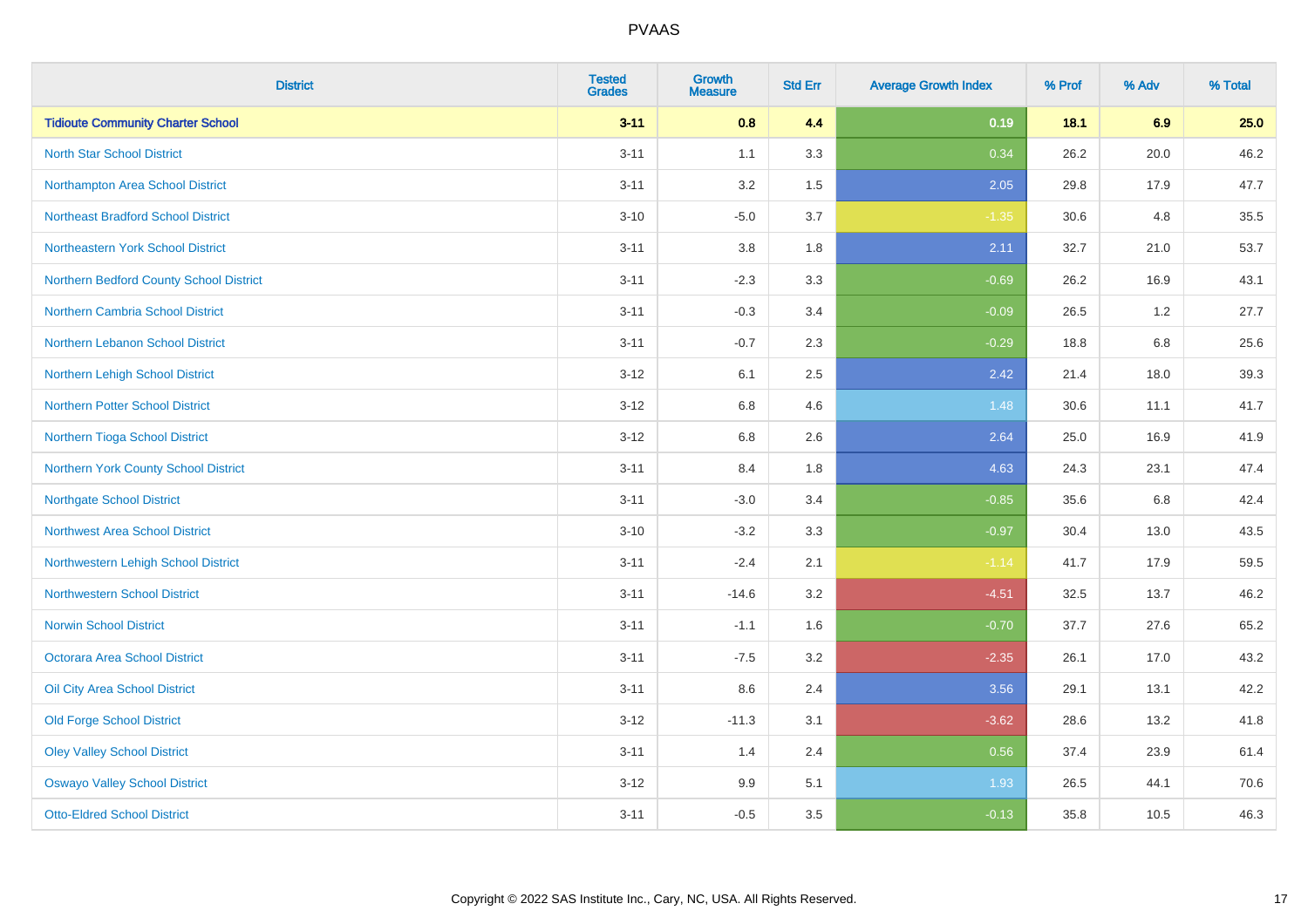| <b>District</b>                               | <b>Tested</b><br><b>Grades</b> | <b>Growth</b><br><b>Measure</b> | <b>Std Err</b> | <b>Average Growth Index</b> | % Prof | % Adv   | % Total |
|-----------------------------------------------|--------------------------------|---------------------------------|----------------|-----------------------------|--------|---------|---------|
| <b>Tidioute Community Charter School</b>      | $3 - 11$                       | 0.8                             | 4.4            | 0.19                        | 18.1   | 6.9     | 25.0    |
| <b>Owen J Roberts School District</b>         | $3 - 11$                       | $-3.5$                          | 1.5            | $-2.27$                     | 36.8   | 24.4    | 61.2    |
| <b>Oxford Area School District</b>            | $3 - 11$                       | $-3.1$                          | 1.8            | $-1.77$                     | 27.5   | 14.5    | 42.0    |
| <b>Palisades School District</b>              | $3 - 11$                       | 7.7                             | 2.9            | 2.66                        | 27.8   | 20.3    | 48.1    |
| <b>Palmerton Area School District</b>         | $3 - 11$                       | $-0.9$                          | 2.7            | $-0.34$                     | 34.3   | 14.3    | 48.6    |
| Palmyra Area School District                  | $3 - 11$                       | 16.2                            | 1.8            | 9.02                        | 38.8   | 34.0    | 72.8    |
| <b>Panther Valley School District</b>         | $3 - 12$                       | $-13.3$                         | 3.2            | $-4.10$                     | 31.5   | 4.1     | 35.6    |
| <b>Parkland School District</b>               | $3 - 11$                       | $-3.7$                          | 1.2            | $-3.17$                     | 31.4   | 30.6    | 62.0    |
| Pen Argyl Area School District                | $3-12$                         | 12.8                            | 2.5            | 5.10                        | 28.5   | 23.8    | 52.3    |
| <b>Penn Cambria School District</b>           | $3 - 11$                       | $-4.5$                          | 2.4            | $-1.86$                     | 27.3   | 15.8    | 43.2    |
| <b>Penn Hills School District</b>             | $3 - 11$                       | 0.0                             | 2.4            | 0.02                        | 18.4   | 7.1     | 25.6    |
| <b>Penn Manor School District</b>             | $3 - 11$                       | 7.1                             | 1.5            | 4.82                        | 26.7   | 20.5    | 47.2    |
| <b>Penncrest School District</b>              | $3 - 11$                       | $6.0\,$                         | 1.9            | 3.24                        | 31.1   | 16.9    | 48.0    |
| <b>Penn-Delco School District</b>             | $3 - 11$                       | 1.3                             | 1.8            | 0.75                        | 26.5   | 12.6    | 39.1    |
| <b>Pennridge School District</b>              | $3 - 10$                       | 7.4                             | 1.5            | 5.10                        | 32.0   | 27.6    | 59.6    |
| <b>Penns Manor Area School District</b>       | $3 - 12$                       | $-1.9$                          | 3.5            | $-0.55$                     | 24.2   | $3.8\,$ | 28.0    |
| Penns Valley Area School District             | $3 - 12$                       | 14.1                            | 2.6            | 5.33                        | 29.6   | 23.3    | 52.9    |
| <b>Pennsbury School District</b>              | $3 - 11$                       | 5.6                             | 1.3            | 4.38                        | 37.7   | 27.7    | 65.4    |
| Pennsylvania Cyber Charter School             | $3 - 11$                       | 0.6                             | 1.5            | 0.37                        | 20.8   | 8.1     | 28.9    |
| Pennsylvania Distance Learning Charter School | $3-12$                         | 6.8                             | 3.4            | 1.99                        | 19.8   | 6.2     | 25.9    |
| Pennsylvania Leadership Charter School        | $3 - 11$                       | 8.0                             | 1.9            | 4.22                        | 33.1   | 27.8    | 60.9    |
| Pennsylvania Virtual Charter School           | $3 - 11$                       | 4.4                             | 3.4            | 1.31                        | 29.8   | 21.2    | 51.0    |
| <b>Penn-Trafford School District</b>          | $3 - 11$                       | 2.9                             | 1.8            | 1.68                        | 46.3   | 26.2    | 72.5    |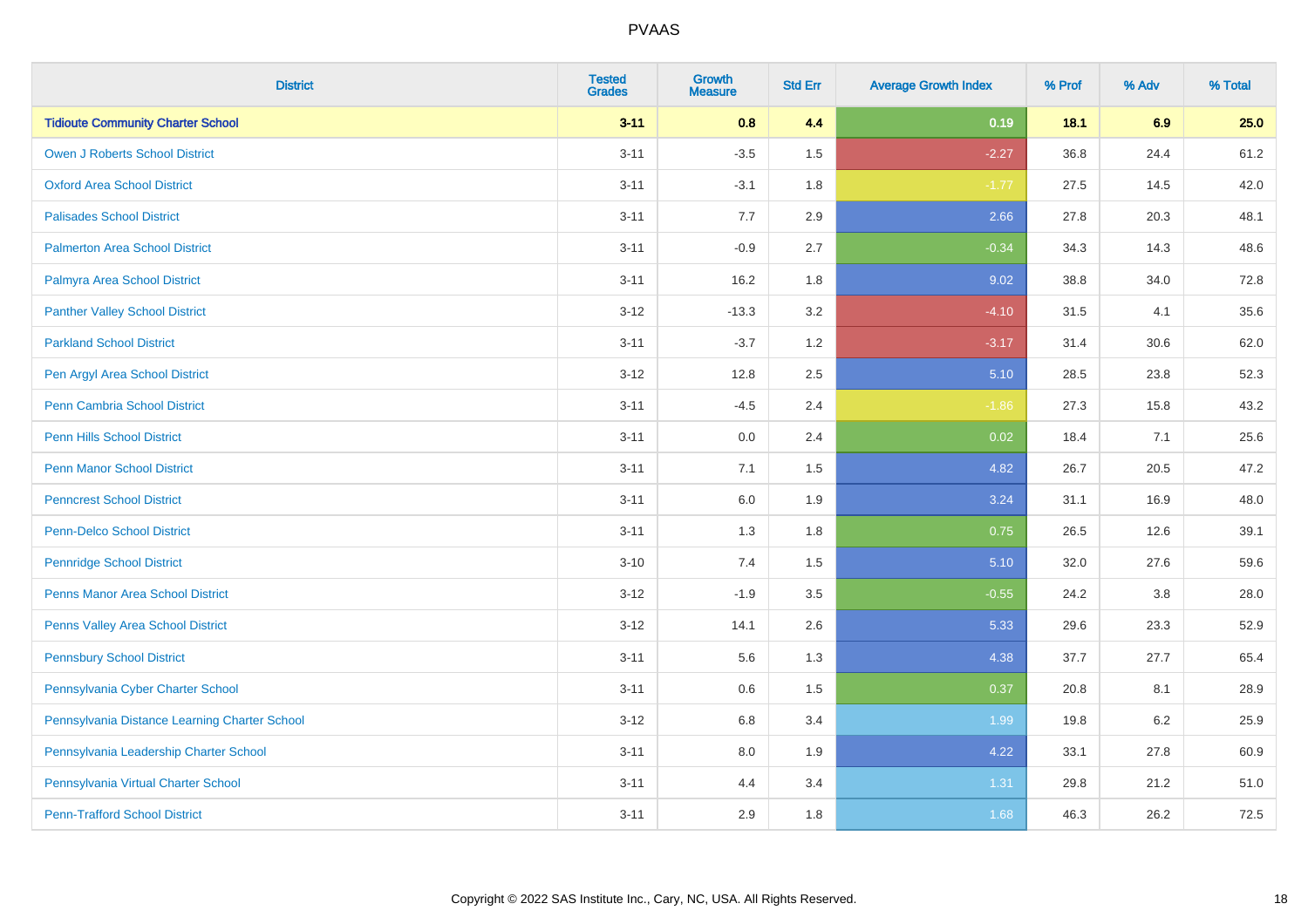| <b>District</b>                                    | <b>Tested</b><br><b>Grades</b> | <b>Growth</b><br><b>Measure</b> | <b>Std Err</b> | <b>Average Growth Index</b> | % Prof | % Adv | % Total |
|----------------------------------------------------|--------------------------------|---------------------------------|----------------|-----------------------------|--------|-------|---------|
| <b>Tidioute Community Charter School</b>           | $3 - 11$                       | 0.8                             | 4.4            | 0.19                        | 18.1   | 6.9   | 25.0    |
| People For People Charter School                   | $3 - 12$                       | 6.4                             | 5.6            | $1.15$                      | 2.4    | 0.0   | 2.4     |
| <b>Pequea Valley School District</b>               | $3 - 11$                       | 18.0                            | 3.1            | 5.74                        | 29.2   | 37.5  | 66.7    |
| <b>Perkiomen Valley School District</b>            | $3 - 11$                       | 2.7                             | 1.5            | 1.83                        | 35.0   | 25.3  | 60.3    |
| Perseus House Charter School Of Excellence         | $6 - 11$                       | $-6.4$                          | 2.6            | $-2.50$                     | 0.9    | 0.0   | 0.9     |
| <b>Peters Township School District</b>             | $3 - 11$                       | 14.1                            | 1.7            | 8.16                        | 35.2   | 41.6  | 76.8    |
| Philadelphia Academy Charter School                | $3 - 11$                       | $-14.7$                         | 2.7            | $-5.42$                     | 21.6   | 3.9   | 25.5    |
| Philadelphia City School District                  | $3 - 12$                       | $-7.8$                          | 0.6            | $-13.43$                    | 16.4   | 6.5   | 22.9    |
| Philadelphia Electrical & Tech Charter High School | $10 - 10$                      | 1.2                             | 2.6            | 0.45                        | 0.9    | 0.0   | 0.9     |
| Philipsburg-Osceola Area School District           | $3 - 11$                       | 4.1                             | 3.0            | 1.37                        | 22.5   | 16.2  | 38.8    |
| Phoenixville Area School District                  | $3 - 11$                       | 7.3                             | 1.8            | 3.96                        | 32.3   | 27.6  | 59.8    |
| <b>Pine Grove Area School District</b>             | $3 - 11$                       | $-1.1$                          | 3.0            | $-0.36$                     | 29.5   | 14.3  | 43.8    |
| <b>Pine-Richland School District</b>               | $3 - 11$                       | 9.3                             | 1.7            | 5.56                        | 42.3   | 35.8  | 78.1    |
| <b>Pittsburgh School District</b>                  | $3 - 11$                       | $-13.0$                         | 1.1            | $-12.25$                    | 16.1   | 6.5   | 22.6    |
| <b>Pittston Area School District</b>               | $3 - 11$                       | $-8.2$                          | 2.2            | $-3.75$                     | 26.7   | 14.8  | 41.5    |
| <b>Pleasant Valley School District</b>             | $3 - 11$                       | $-3.3$                          | 1.8            | $-1.80$                     | 28.5   | 10.4  | 39.0    |
| <b>Plum Borough School District</b>                | $3 - 11$                       | $-9.4$                          | 2.4            | $-3.98$                     | 32.9   | 27.4  | 60.4    |
| Pocono Mountain School District                    | $3 - 12$                       | $-4.3$                          | 1.8            | $-2.43$                     | 35.5   | 17.1  | 52.6    |
| <b>Port Allegany School District</b>               | $3 - 11$                       | 6.5                             | 3.7            | 1.74                        | 26.4   | 11.3  | 37.7    |
| <b>Portage Area School District</b>                | $3 - 10$                       | $-0.5$                          | 3.3            | $-0.14$                     | 27.0   | 20.6  | 47.6    |
| <b>Pottsgrove School District</b>                  | $3 - 11$                       | $-5.5$                          | 2.0            | $-2.78$                     | 28.6   | 10.3  | 38.8    |
| <b>Pottstown School District</b>                   | $3 - 12$                       | 2.0                             | 2.2            | 0.88                        | 19.4   | 6.2   | 25.6    |
| <b>Pottsville Area School District</b>             | $3-12$                         | $-4.9$                          | 2.1            | $-2.36$                     | 21.8   | 7.9   | 29.6    |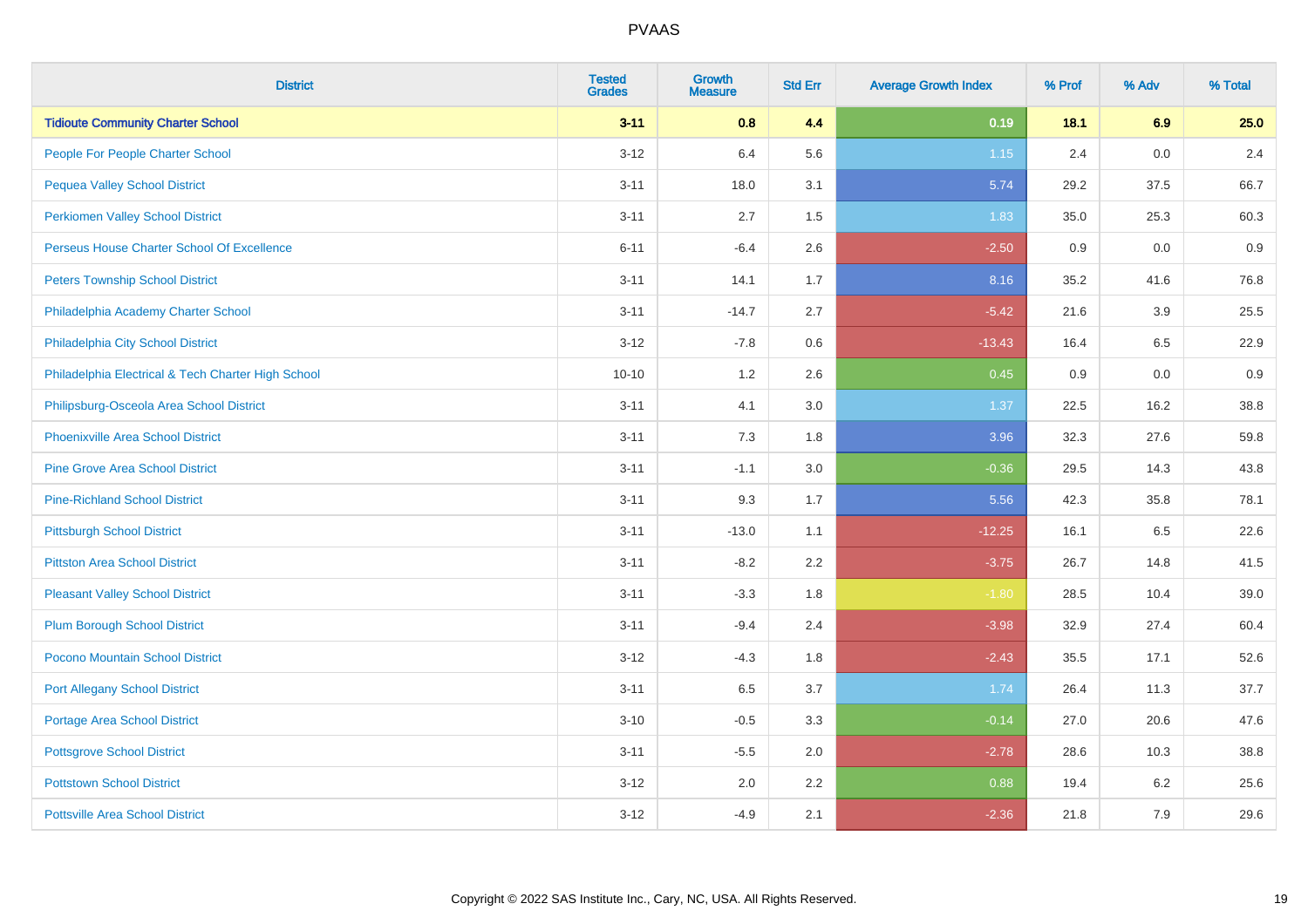| <b>District</b>                                                       | <b>Tested</b><br><b>Grades</b> | <b>Growth</b><br><b>Measure</b> | <b>Std Err</b> | <b>Average Growth Index</b> | % Prof | % Adv   | % Total |
|-----------------------------------------------------------------------|--------------------------------|---------------------------------|----------------|-----------------------------|--------|---------|---------|
| <b>Tidioute Community Charter School</b>                              | $3 - 11$                       | 0.8                             | 4.4            | 0.19                        | 18.1   | 6.9     | 25.0    |
| Preparatory Charter School Of Mathematics, Science, Tech, And Careers | $9 - 10$                       | $-5.1$                          | 2.5            | $-2.03$                     | 6.3    | 1.4     | 7.7     |
| Propel Charter School - Braddock Hills                                | $3 - 11$                       | $-2.1$                          | 3.3            | $-0.63$                     | 4.8    | 3.2     | 8.1     |
| <b>Propel Charter School-Homestead</b>                                | $3 - 11$                       | $-5.0$                          | 3.9            | $-1.27$                     | 7.3    | $0.0\,$ | 7.3     |
| <b>Propel Charter School-Montour</b>                                  | $3 - 10$                       | $-3.4$                          | 3.6            | $-0.93$                     | 7.7    | 0.0     | 7.7     |
| <b>Punxsutawney Area School District</b>                              | $3 - 11$                       | 15.8                            | 2.7            | 5.83                        | 18.6   | 29.0    | 47.6    |
| <b>Purchase Line School District</b>                                  | $3 - 12$                       | 4.3                             | 3.3            | 1.30                        | 32.3   | 9.0     | 41.4    |
| <b>Quaker Valley School District</b>                                  | $3 - 11$                       | 12.2                            | 2.5            | 4.90                        | 39.5   | 26.4    | 65.9    |
| <b>Quakertown Community School District</b>                           | $3 - 12$                       | $-4.3$                          | 1.5            | $-2.79$                     | 33.8   | 20.1    | 53.8    |
| <b>Radnor Township School District</b>                                | $3 - 12$                       | 7.5                             | 1.9            | 4.03                        | 33.0   | 38.3    | 71.3    |
| <b>Reach Cyber Charter School</b>                                     | $3 - 11$                       | 1.4                             | 3.6            | 0.40                        | 32.9   | 15.2    | 48.1    |
| <b>Reading School District</b>                                        | $3 - 11$                       | 4.3                             | 1.2            | 3.71                        | 16.8   | 6.0     | 22.8    |
| <b>Red Lion Area School District</b>                                  | $3 - 11$                       | 4.5                             | 1.9            | 2.31                        | 32.3   | 21.5    | 53.8    |
| <b>Redbank Valley School District</b>                                 | $3 - 11$                       | $-7.5$                          | 3.1            | $-2.41$                     | 12.4   | 10.6    | 23.1    |
| Renaissance Academy Charter School                                    | $3 - 11$                       | $-5.6$                          | 3.1            | $-1.79$                     | 28.4   | 18.5    | 46.9    |
| <b>Reynolds School District</b>                                       | $3 - 10$                       | $-3.0$                          | 3.5            | $-0.87$                     | 27.3   | 9.1     | 36.4    |
| <b>Richland School District</b>                                       | $3 - 11$                       | $-6.9$                          | 2.6            | $-2.63$                     | 40.1   | 20.9    | 61.0    |
| <b>Ridgway Area School District</b>                                   | $3 - 11$                       | $-6.1$                          | 4.0            | $-1.53$                     | 42.2   | 15.6    | 57.8    |
| <b>Ridley School District</b>                                         | $3 - 12$                       | 0.3                             | 1.6            | 0.21                        | 32.0   | 10.7    | 42.6    |
| <b>Ringgold School District</b>                                       | $3 - 11$                       | 2.9                             | 2.2            | 1.32                        | 23.8   | 13.3    | 37.1    |
| <b>Riverside Beaver County School District</b>                        | $3 - 11$                       | $-5.5$                          | 2.7            | $-2.03$                     | 35.8   | 23.2    | 59.0    |
| <b>Riverside School District</b>                                      | $3 - 11$                       | $-6.2$                          | 2.7            | $-2.33$                     | 20.8   | 17.0    | 37.7    |
| <b>Riverview School District</b>                                      | $3 - 11$                       | $-13.0$                         | 4.0            | $-3.29$                     | 43.1   | 7.8     | 51.0    |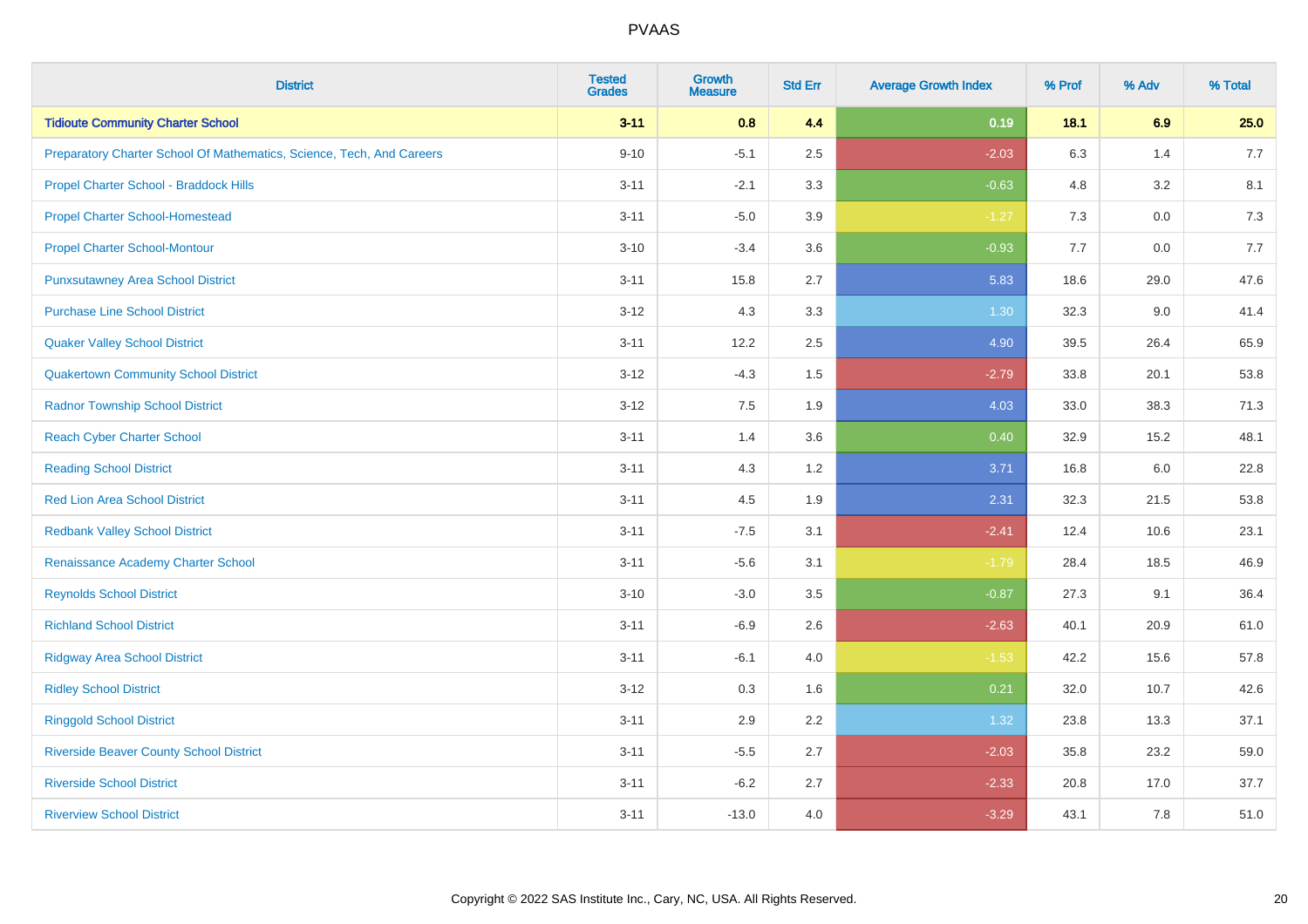| <b>District</b>                               | <b>Tested</b><br><b>Grades</b> | Growth<br><b>Measure</b> | <b>Std Err</b> | <b>Average Growth Index</b> | % Prof | % Adv | % Total |
|-----------------------------------------------|--------------------------------|--------------------------|----------------|-----------------------------|--------|-------|---------|
| <b>Tidioute Community Charter School</b>      | $3 - 11$                       | 0.8                      | 4.4            | 0.19                        | 18.1   | 6.9   | 25.0    |
| <b>Roberto Clemente Charter School</b>        | $3 - 12$                       | $-3.3$                   | 4.1            | $-0.79$                     | 22.7   | 4.6   | 27.3    |
| <b>Rochester Area School District</b>         | $3 - 11$                       | $-5.7$                   | 3.9            | $-1.45$                     | 14.9   | 2.1   | 17.0    |
| Rose Tree Media School District               | $3 - 10$                       | $-2.8$                   | 2.1            | $-1.33$                     | 35.2   | 29.6  | 64.8    |
| Saint Marys Area School District              | $3 - 11$                       | 6.0                      | 2.2            | 2.69                        | 35.4   | 18.3  | 53.7    |
| <b>Salisbury Township School District</b>     | $3 - 11$                       | 5.8                      | 3.6            | 1.62                        | 24.4   | 12.6  | 37.0    |
| Salisbury-Elk Lick School District            | $3 - 11$                       | $-8.4$                   | 5.8            | $-1.45$                     | 33.3   | 5.6   | 38.9    |
| <b>Saucon Valley School District</b>          | $3 - 11$                       | 18.9                     | 2.2            | 8.48                        | 26.0   | 39.6  | 65.6    |
| <b>Sayre Area School District</b>             | $3 - 11$                       | 5.8                      | 3.2            | 1.81                        | 30.3   | 21.0  | 51.3    |
| <b>School Lane Charter School</b>             | $3 - 11$                       | 2.6                      | 3.6            | 0.72                        | 23.1   | 18.7  | 41.8    |
| Schuylkill Haven Area School District         | $3 - 11$                       | $-5.3$                   | 2.7            | $-1.96$                     | 22.2   | 11.6  | 33.8    |
| <b>Schuylkill Valley School District</b>      | $3 - 11$                       | $-1.0$                   | 2.2            | $-0.47$                     | 29.8   | 20.2  | 50.0    |
| <b>Scranton School District</b>               | $3 - 12$                       | $-10.1$                  | 2.5            | $-4.04$                     | 20.0   | 7.7   | 27.7    |
| Selinsgrove Area School District              | $3 - 12$                       | $-5.7$                   | 2.1            | $-2.74$                     | 25.4   | 13.9  | 39.2    |
| <b>Seneca Valley School District</b>          | $3 - 11$                       | $0.8\,$                  | 1.4            | 0.54                        | 40.6   | 25.2  | 65.8    |
| <b>Shade-Central City School District</b>     | $3 - 11$                       | $-14.6$                  | 4.0            | $-3.68$                     | 9.6    | 0.0   | 9.6     |
| <b>Shaler Area School District</b>            | $3 - 11$                       | $-2.1$                   | 1.8            | $-1.18$                     | 32.0   | 13.0  | 45.0    |
| <b>Shamokin Area School District</b>          | $3 - 11$                       | $-2.6$                   | 2.5            | $-1.06$                     | 19.6   | 9.8   | 29.3    |
| <b>Shanksville-Stonycreek School District</b> | $3 - 10$                       | $-8.6$                   | 5.5            | $-1.55$                     | 17.6   | 23.5  | 41.2    |
| <b>Sharon City School District</b>            | $3 - 11$                       | $-6.5$                   | 2.3            | $-2.79$                     | 13.1   | 5.0   | 18.1    |
| <b>Sharpsville Area School District</b>       | $3 - 11$                       | 3.8                      | 3.7            | 1.04                        | 41.1   | 23.2  | 64.3    |
| <b>Shenandoah Valley School District</b>      | $3 - 11$                       | $-4.5$                   | 3.5            | $-1.29$                     | 14.3   | 0.0   | 14.3    |
| Shenango Area School District                 | $3 - 11$                       | 1.7                      | 3.2            | 0.52                        | 41.4   | 13.8  | 55.3    |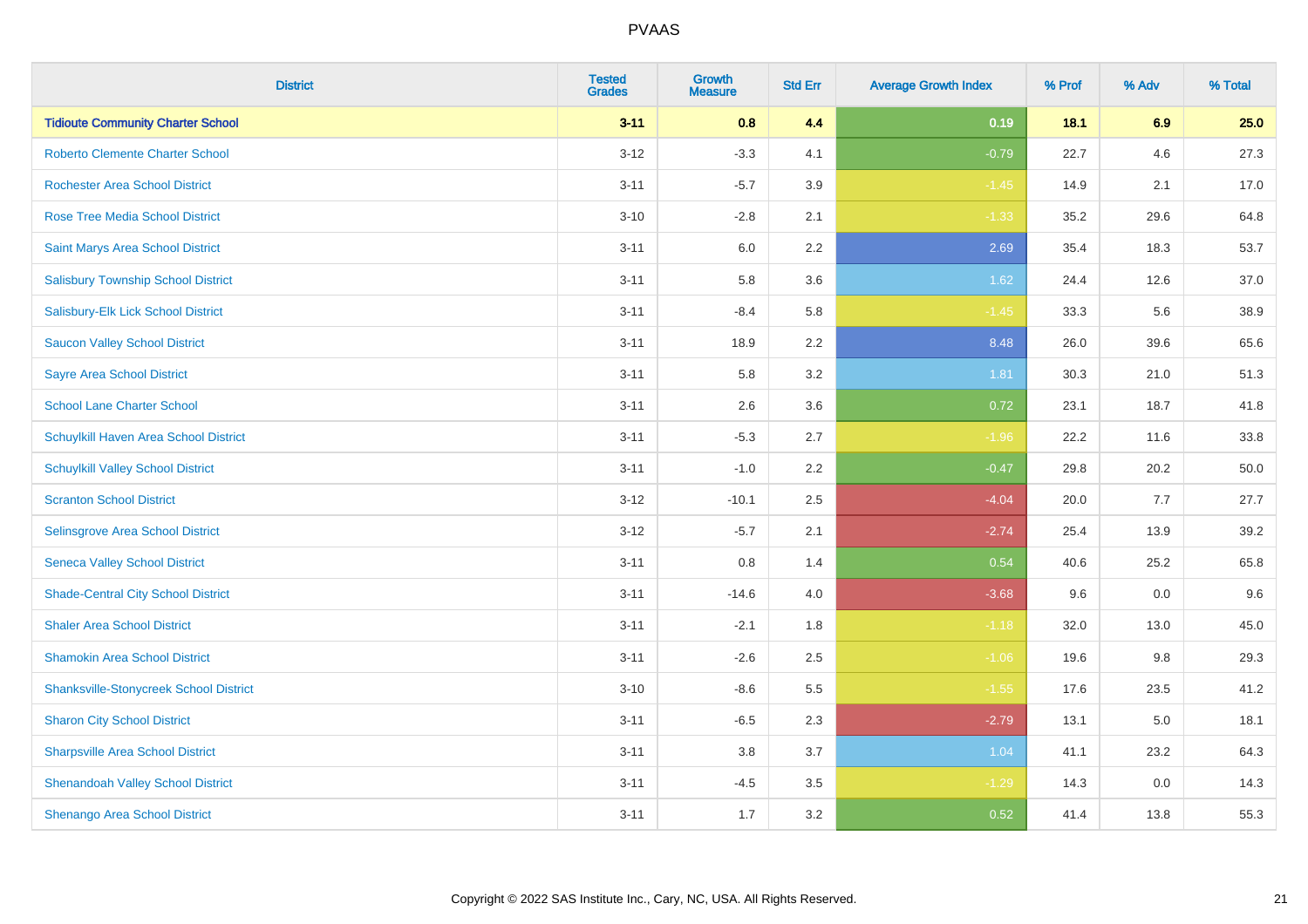| <b>District</b>                            | <b>Tested</b><br><b>Grades</b> | <b>Growth</b><br><b>Measure</b> | <b>Std Err</b> | <b>Average Growth Index</b> | % Prof | % Adv | % Total |
|--------------------------------------------|--------------------------------|---------------------------------|----------------|-----------------------------|--------|-------|---------|
| <b>Tidioute Community Charter School</b>   | $3 - 11$                       | 0.8                             | 4.4            | 0.19                        | 18.1   | 6.9   | 25.0    |
| <b>Shikellamy School District</b>          | $3 - 10$                       | $-8.3$                          | 2.4            | $-3.42$                     | 20.8   | 18.5  | 39.2    |
| <b>Shippensburg Area School District</b>   | $3 - 11$                       | 0.5                             | 1.8            | 0.26                        | 23.5   | 22.8  | 46.3    |
| <b>Slippery Rock Area School District</b>  | $3 - 11$                       | $-3.8$                          | 2.5            | $-1.56$                     | 30.8   | 21.9  | 52.7    |
| <b>Smethport Area School District</b>      | $3 - 12$                       | 5.8                             | 3.8            | 1.52                        | 24.6   | 20.0  | 44.6    |
| <b>Solanco School District</b>             | $3 - 11$                       | 2.2                             | 1.8            | 1.18                        | 27.2   | 15.0  | 42.3    |
| <b>Somerset Area School District</b>       | $3 - 11$                       | $-7.6$                          | 2.4            | $-3.17$                     | 21.0   | 14.5  | 35.5    |
| <b>Souderton Area School District</b>      | $3 - 11$                       | 18.5                            | 1.4            | 12.86                       | 39.2   | 31.2  | 70.4    |
| South Allegheny School District            | $3 - 11$                       | $-0.9$                          | 3.1            | $-0.30$                     | 23.8   | 2.5   | 26.2    |
| South Butler County School District        | $3 - 10$                       | 6.3                             | 2.2            | 2.80                        | 37.8   | 19.2  | 57.0    |
| <b>South Eastern School District</b>       | $3 - 11$                       | $-1.0$                          | 1.8            | $-0.55$                     | 36.4   | 17.1  | 53.5    |
| South Fayette Township School District     | $3 - 11$                       | 6.0                             | 1.8            | 3.33                        | 32.2   | 38.3  | 70.5    |
| South Middleton School District            | $3 - 11$                       | 4.4                             | 2.2            | 1.95                        | 31.1   | 16.4  | 47.5    |
| <b>South Park School District</b>          | $3 - 11$                       | $-8.8$                          | 2.5            | $-3.46$                     | 28.1   | 17.0  | 45.2    |
| South Side Area School District            | $3 - 11$                       | $-0.6$                          | 3.1            | $-0.19$                     | 24.0   | 28.0  | 52.0    |
| <b>South Western School District</b>       | $3 - 12$                       | 2.5                             | 1.7            | 1.48                        | 36.2   | 19.7  | 55.9    |
| South Williamsport Area School District    | $3 - 10$                       | 0.9                             | 3.1            | 0.31                        | 38.4   | 11.6  | 50.0    |
| <b>Southeast Delco School District</b>     | $3 - 10$                       | 3.9                             | 3.5            | 1.12                        | 18.6   | 3.4   | 22.0    |
| <b>Southeastern Greene School District</b> | $3 - 10$                       | $-2.3$                          | 4.4            | $-0.53$                     | 29.0   | 9.7   | 38.7    |
| Southern Columbia Area School District     | $3 - 11$                       | $-8.5$                          | 3.0            | $-2.83$                     | 30.5   | 12.8  | 43.3    |
| <b>Southern Fulton School District</b>     | $3 - 11$                       | $-5.1$                          | 4.0            | $-1.29$                     | 21.7   | 13.0  | 34.8    |
| Southern Huntingdon County School District | $3 - 11$                       | $-5.9$                          | 3.4            | $-1.76$                     | 32.8   | 4.9   | 37.7    |
| <b>Southern Lehigh School District</b>     | $3 - 11$                       | $-4.1$                          | 2.1            | $-1.94$                     | 39.3   | 28.0  | 67.2    |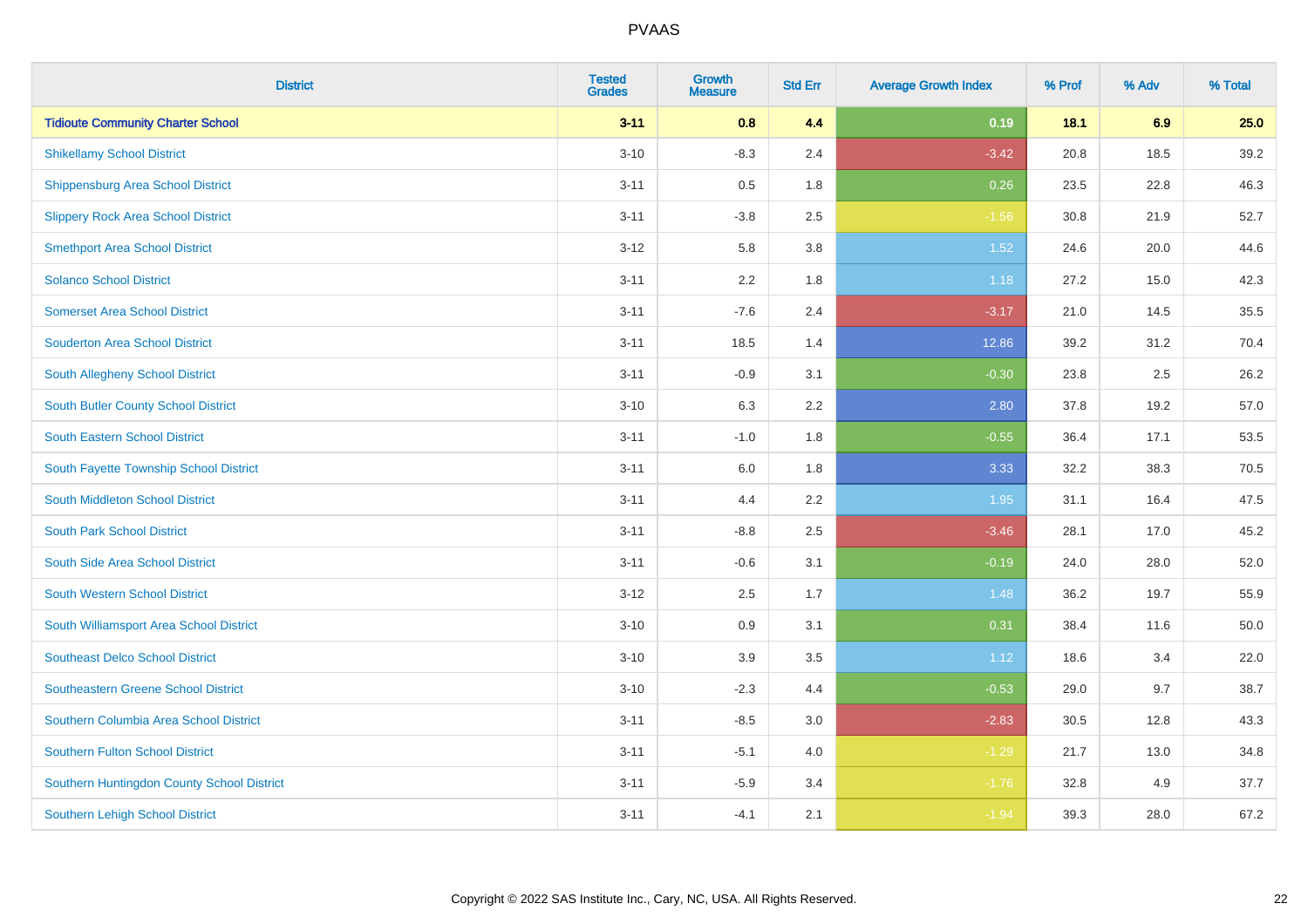| <b>District</b>                              | <b>Tested</b><br><b>Grades</b> | <b>Growth</b><br><b>Measure</b> | <b>Std Err</b> | <b>Average Growth Index</b> | % Prof | % Adv   | % Total |
|----------------------------------------------|--------------------------------|---------------------------------|----------------|-----------------------------|--------|---------|---------|
| <b>Tidioute Community Charter School</b>     | $3 - 11$                       | 0.8                             | 4.4            | 0.19                        | 18.1   | 6.9     | 25.0    |
| Southern Tioga School District               | $3 - 11$                       | $-0.1$                          | 2.8            | $-0.03$                     | 26.3   | 10.3    | 36.6    |
| <b>Southern York County School District</b>  | $3 - 11$                       | 15.5                            | 1.8            | 8.48                        | 37.6   | 29.2    | 66.8    |
| <b>Southmoreland School District</b>         | $3 - 11$                       | $-12.5$                         | 3.1            | $-4.04$                     | 33.3   | 15.5    | 48.8    |
| <b>Spring Cove School District</b>           | $3 - 11$                       | 9.1                             | 2.4            | 3.77                        | 31.8   | 25.4    | 57.1    |
| <b>Spring Grove Area School District</b>     | $3 - 11$                       | 3.9                             | 2.0            | 1.90                        | 30.0   | 23.0    | 53.0    |
| <b>Springfield School District</b>           | $3 - 11$                       | 1.2                             | 1.7            | 0.69                        | 31.8   | 25.2    | 56.9    |
| <b>Springfield Township School District</b>  | $3 - 11$                       | $-3.9$                          | 3.1            | $-1.27$                     | 37.2   | 30.8    | 68.1    |
| <b>Spring-Ford Area School District</b>      | $3 - 11$                       | 16.6                            | 1.2            | 14.02                       | 30.4   | 45.3    | 75.7    |
| <b>State College Area School District</b>    | $3 - 11$                       | 24.5                            | 1.3            | 18.59                       | 31.9   | 46.9    | 78.8    |
| <b>Steel Valley School District</b>          | $3 - 11$                       | 11.1                            | 3.3            | 3.33                        | 34.8   | 10.1    | 44.9    |
| <b>Steelton-Highspire School District</b>    | $3 - 11$                       | $-5.3$                          | 3.2            | $-1.65$                     | 13.9   | 0.0     | 13.9    |
| <b>Sto-Rox School District</b>               | $3 - 10$                       | $-7.0$                          | 3.5            | $-1.99$                     | 3.2    | $0.0\,$ | 3.2     |
| <b>Stroudsburg Area School District</b>      | $3 - 11$                       | 7.5                             | 1.6            | 4.70                        | 30.4   | 18.3    | 48.7    |
| <b>Sugar Valley Rural Charter School</b>     | $3 - 11$                       | $-3.6$                          | 3.7            | $-0.98$                     | 10.3   | 0.0     | 10.3    |
| <b>Sullivan County School District</b>       | $3 - 10$                       | 2.5                             | 4.3            | 0.58                        | 43.6   | 7.7     | 51.3    |
| <b>Susq-Cyber Charter School</b>             | $9 - 11$                       | $-3.2$                          | 5.8            | $-0.54$                     | 23.8   | 4.8     | 28.6    |
| <b>Susquehanna Community School District</b> | $3 - 11$                       | $-4.5$                          | 3.8            | $-1.19$                     | 31.9   | 8.8     | 40.7    |
| Susquehanna Township School District         | $3 - 12$                       | 3.9                             | 2.7            | 1.45                        | 19.0   | 13.1    | 32.0    |
| <b>Susquenita School District</b>            | $3 - 11$                       | $-5.9$                          | 2.6            | $-2.28$                     | 30.6   | 13.9    | 44.4    |
| <b>Tacony Academy Charter School</b>         | $3 - 11$                       | $-12.9$                         | 3.3            | $-3.90$                     | 8.6    | 1.4     | 10.0    |
| <b>Tamaqua Area School District</b>          | $3 - 12$                       | 6.5                             | 2.4            | 2.72                        | 34.3   | 17.5    | 51.8    |
| <b>Tech Freire Charter School</b>            | $9 - 11$                       | 0.7                             | 2.5            | 0.27                        | 3.6    | 0.0     | 3.6     |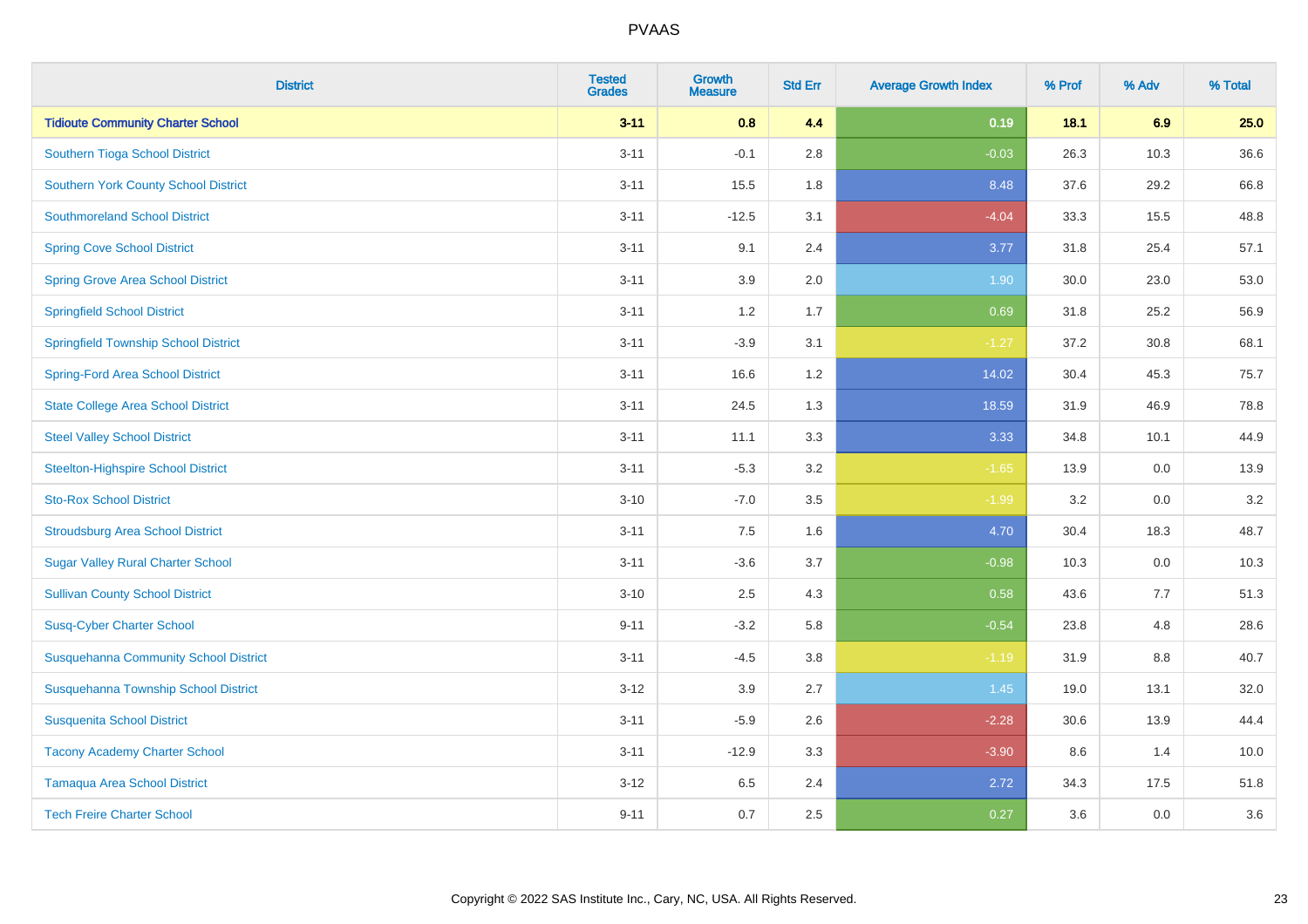| <b>District</b>                               | <b>Tested</b><br><b>Grades</b> | <b>Growth</b><br><b>Measure</b> | <b>Std Err</b> | <b>Average Growth Index</b> | % Prof | % Adv | % Total |
|-----------------------------------------------|--------------------------------|---------------------------------|----------------|-----------------------------|--------|-------|---------|
| <b>Tidioute Community Charter School</b>      | $3 - 11$                       | 0.8                             | 4.4            | 0.19                        | 18.1   | 6.9   | 25.0    |
| <b>Tidioute Community Charter School</b>      | $3 - 11$                       | 0.8                             | 4.4            | 0.19                        | 18.1   | 6.9   | 25.0    |
| <b>Titusville Area School District</b>        | $3 - 11$                       | $-5.0$                          | 2.5            | $-1.98$                     | 26.5   | 6.8   | 33.3    |
| <b>Towanda Area School District</b>           | $3 - 11$                       | $-4.0$                          | 2.6            | $-1.52$                     | 24.8   | 9.9   | 34.8    |
| <b>Tredyffrin-Easttown School District</b>    | $3 - 10$                       | 8.7                             | 2.4            | 3.57                        | 35.2   | 35.8  | 71.0    |
| <b>Trinity Area School District</b>           | $3 - 11$                       | $-8.7$                          | 1.8            | $-4.87$                     | 20.9   | 9.8   | 30.8    |
| <b>Tri-Valley School District</b>             | $3 - 10$                       | $-2.7$                          | 3.9            | $-0.69$                     | 31.0   | 9.5   | 40.5    |
| <b>Troy Area School District</b>              | $3 - 10$                       | $-4.7$                          | 3.2            | $-1.46$                     | 22.8   | 16.5  | 39.2    |
| <b>Tulpehocken Area School District</b>       | $3 - 12$                       | 1.0                             | 4.9            | 0.20                        | 11.5   | 23.1  | 34.6    |
| <b>Tunkhannock Area School District</b>       | $3 - 11$                       | 1.4                             | 2.0            | 0.71                        | 29.8   | 18.1  | 47.9    |
| <b>Turkeyfoot Valley Area School District</b> | $3-12$                         | $-15.4$                         | 5.8            | $-2.66$                     | 3.8    | 3.8   | 7.6     |
| <b>Tuscarora School District</b>              | $3 - 11$                       | 13.4                            | 2.2            | 6.20                        | 37.1   | 26.3  | 63.4    |
| <b>Tussey Mountain School District</b>        | $3-12$                         | $-13.0$                         | 3.3            | $-3.93$                     | 11.1   | 3.2   | 14.3    |
| <b>Twin Valley School District</b>            | $3 - 12$                       | $-3.2$                          | 1.9            | $-1.68$                     | 38.8   | 19.8  | 58.6    |
| <b>Tyrone Area School District</b>            | $3-12$                         | 29.2                            | 2.3            | 12.86                       | 36.6   | 29.1  | 65.7    |
| <b>Union Area School District</b>             | $3 - 11$                       | $-6.5$                          | 3.8            | $-1.70$                     | 30.6   | 12.2  | 42.9    |
| <b>Union City Area School District</b>        | $3-12$                         | $-8.7$                          | 3.3            | $-2.59$                     | 29.7   | 10.9  | 40.6    |
| <b>Union School District</b>                  | $3-12$                         | 2.5                             | 3.7            | 0.69                        | 17.9   | 10.4  | 28.4    |
| <b>Uniontown Area School District</b>         | $3 - 11$                       | $-2.8$                          | 3.1            | $-0.91$                     | 31.7   | 7.3   | 39.0    |
| <b>Unionville-Chadds Ford School District</b> | $3 - 11$                       | 15.8                            | 1.7            | 9.12                        | 31.2   | 48.0  | 79.2    |
| <b>United School District</b>                 | $3 - 11$                       | 6.3                             | 3.3            | 1.89                        | 38.8   | 16.3  | 55.0    |
| <b>Universal Audenried Charter School</b>     | $9 - 11$                       | $-3.8$                          | 2.5            | $-1.53$                     | 3.0    | 0.5   | 3.5     |
| <b>Upper Adams School District</b>            | $3 - 11$                       | 0.9                             | 2.5            | 0.37                        | 33.0   | 17.0  | 50.0    |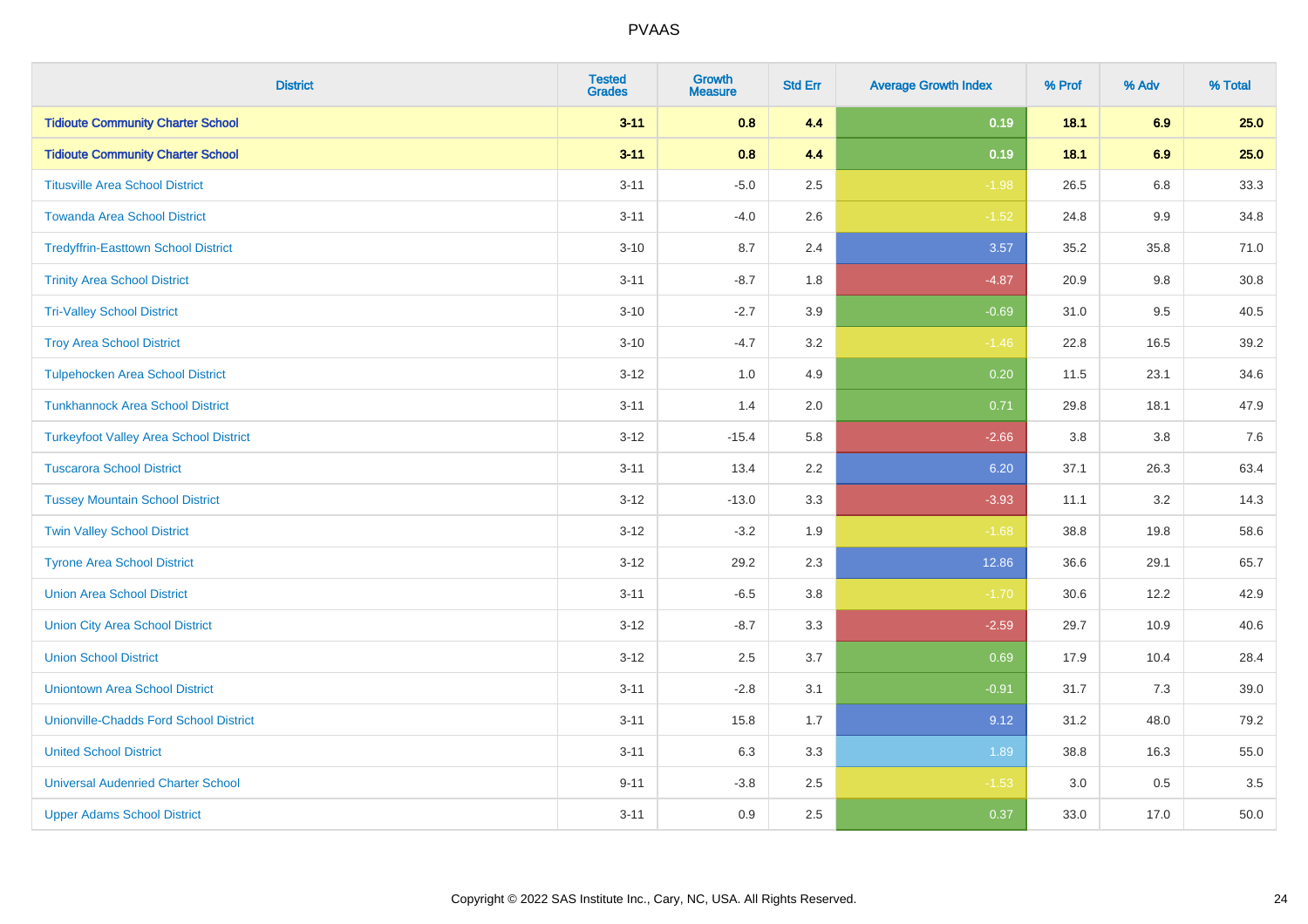| <b>District</b>                                | <b>Tested</b><br><b>Grades</b> | <b>Growth</b><br><b>Measure</b> | <b>Std Err</b> | <b>Average Growth Index</b> | % Prof | % Adv | % Total |
|------------------------------------------------|--------------------------------|---------------------------------|----------------|-----------------------------|--------|-------|---------|
| <b>Tidioute Community Charter School</b>       | $3 - 11$                       | 0.8                             | 4.4            | 0.19                        | 18.1   | 6.9   | 25.0    |
| <b>Upper Darby School District</b>             | $3 - 12$                       | 11.2                            | 1.4            | 8.28                        | 23.8   | 11.8  | 35.6    |
| <b>Upper Dauphin Area School District</b>      | $3 - 11$                       | 16.5                            | 5.1            | 3.26                        | 37.5   | 26.8  | 64.3    |
| <b>Upper Dublin School District</b>            | $3 - 12$                       | 2.1                             | 1.8            | 1.19                        | 34.7   | 30.0  | 64.7    |
| <b>Upper Merion Area School District</b>       | $3 - 11$                       | 14.0                            | 2.0            | 7.15                        | 34.4   | 32.6  | 67.0    |
| <b>Upper Moreland Township School District</b> | $3 - 11$                       | 1.1                             | 2.0            | 0.56                        | 24.8   | 26.6  | 51.3    |
| <b>Upper Perkiomen School District</b>         | $3 - 11$                       | 5.7                             | 1.9            | 3.04                        | 25.4   | 19.9  | 45.4    |
| <b>Upper Saint Clair School District</b>       | $3 - 11$                       | 13.8                            | 1.8            | 7.86                        | 32.2   | 44.5  | 76.7    |
| Urban Pathways 6-12 Charter School             | $6 - 11$                       | $-4.1$                          | 5.7            | $-0.72$                     | 0.0    | 0.0   | $0.0\,$ |
| <b>Valley Grove School District</b>            | $3 - 10$                       | $-4.0$                          | 5.5            | $-0.72$                     | 68.4   | 15.8  | 84.2    |
| <b>Valley View School District</b>             | $3 - 11$                       | 9.3                             | 2.2            | 4.18                        | 26.6   | 23.1  | 49.7    |
| <b>Wallenpaupack Area School District</b>      | $3 - 11$                       | 8.8                             | 2.1            | 4.28                        | 28.5   | 18.9  | 47.4    |
| <b>Wallingford-Swarthmore School District</b>  | $3 - 10$                       | $5.0\,$                         | 2.2            | 2.25                        | 33.3   | 37.1  | 70.4    |
| <b>Warren County School District</b>           | $3 - 11$                       | $-0.1$                          | 1.6            | $-0.06$                     | 26.7   | 9.7   | 36.4    |
| <b>Warrior Run School District</b>             | $3 - 11$                       | 10.5                            | 2.7            | 3.86                        | 34.1   | 16.8  | 50.9    |
| <b>Warwick School District</b>                 | $3 - 11$                       | 21.7                            | 1.8            | 11.76                       | 27.7   | 36.3  | 64.0    |
| <b>Washington School District</b>              | $3 - 11$                       | $-15.9$                         | 2.9            | $-5.44$                     | 12.9   | 1.7   | 14.7    |
| <b>Wattsburg Area School District</b>          | $3 - 11$                       | 1.0                             | 2.7            | 0.36                        | 20.4   | 12.4  | 32.7    |
| <b>Wayne Highlands School District</b>         | $3 - 11$                       | 22.5                            | 2.5            | 9.16                        | 33.8   | 40.4  | 74.2    |
| <b>Waynesboro Area School District</b>         | $3 - 12$                       | 3.0                             | 1.8            | 1.67                        | 26.0   | 23.5  | 49.5    |
| <b>Weatherly Area School District</b>          | $3 - 11$                       | $-5.8$                          | 4.0            | $-1.44$                     | 32.1   | 8.9   | 41.1    |
| <b>Wellsboro Area School District</b>          | $3 - 11$                       | $-6.3$                          | 3.0            | $-2.08$                     | 24.4   | 13.4  | 37.8    |
| <b>West Allegheny School District</b>          | $3 - 12$                       | 8.6                             | 2.0            | 4.34                        | 37.3   | 27.2  | 64.5    |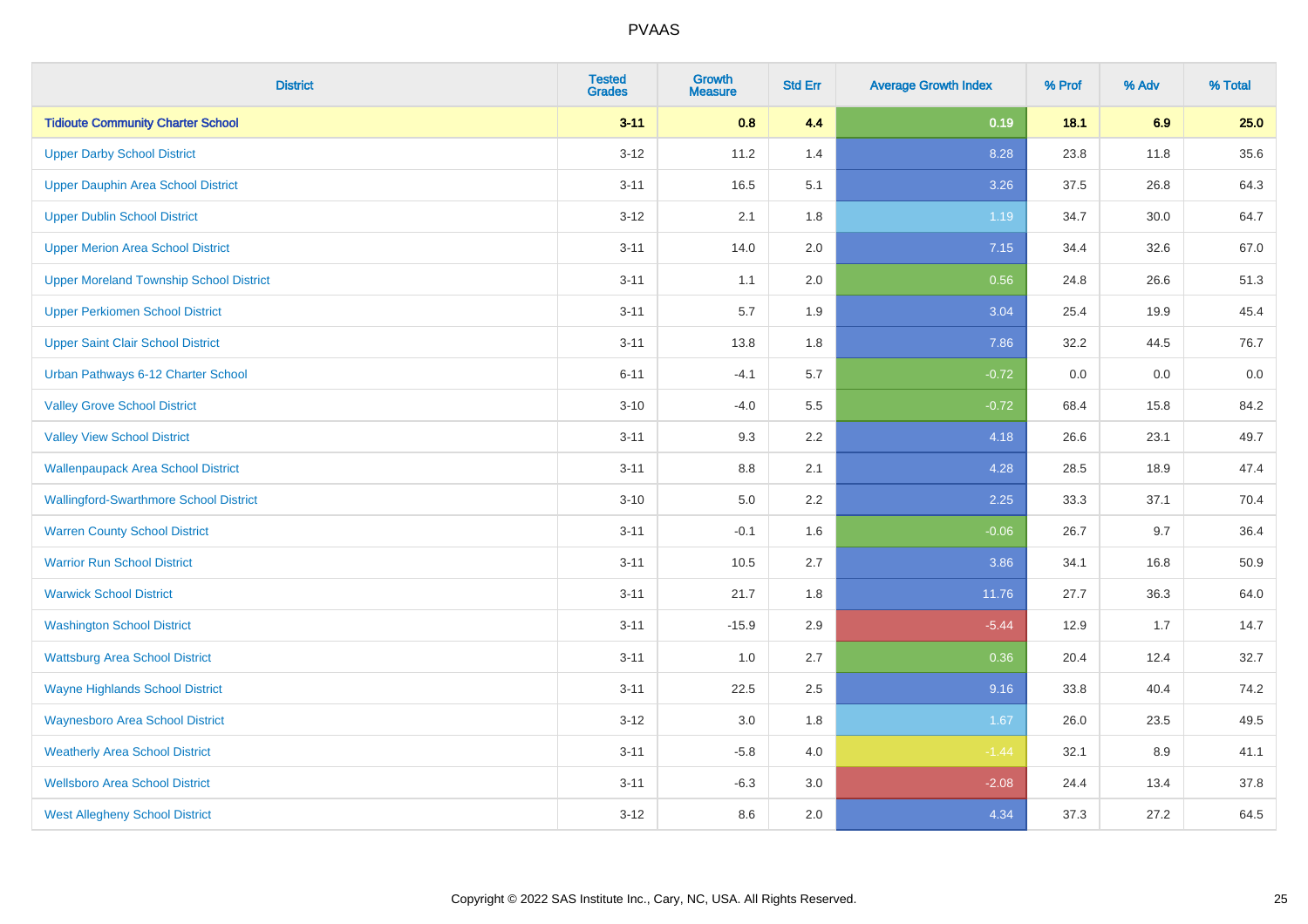| <b>District</b>                                 | <b>Tested</b><br><b>Grades</b> | <b>Growth</b><br><b>Measure</b> | <b>Std Err</b> | <b>Average Growth Index</b> | % Prof | % Adv | % Total |
|-------------------------------------------------|--------------------------------|---------------------------------|----------------|-----------------------------|--------|-------|---------|
| <b>Tidioute Community Charter School</b>        | $3 - 11$                       | 0.8                             | 4.4            | 0.19                        | 18.1   | 6.9   | 25.0    |
| <b>West Branch Area School District</b>         | $3 - 11$                       | 17.0                            | 3.3            | 5.20                        | 47.1   | 19.1  | 66.2    |
| <b>West Chester Area School District</b>        | $3 - 11$                       | $-2.1$                          | 1.2            | $-1.83$                     | 36.4   | 23.2  | 59.6    |
| <b>West Greene School District</b>              | $3 - 11$                       | $-8.1$                          | 3.9            | $-2.08$                     | 31.0   | 11.9  | 42.9    |
| West Jefferson Hills School District            | $3 - 11$                       | 1.9                             | 1.9            | 0.99                        | 34.8   | 27.3  | 62.1    |
| <b>West Middlesex Area School District</b>      | $3 - 10$                       | $-7.4$                          | 3.5            | $-2.11$                     | 32.0   | 9.6   | 41.6    |
| <b>West Mifflin Area School District</b>        | $3 - 12$                       | $-11.9$                         | 2.5            | $-4.77$                     | 15.9   | 4.0   | 19.9    |
| <b>West Perry School District</b>               | $3 - 11$                       | 11.0                            | 2.3            | 4.76                        | 26.9   | 20.5  | 47.4    |
| <b>West Shore School District</b>               | $3 - 12$                       | 2.2                             | 1.3            | 1.68                        | 31.8   | 15.2  | 47.1    |
| <b>West Side CTC</b>                            | $9 - 10$                       | $-32.0$                         | 3.9            | $-8.16$                     | 5.9    | 0.0   | 5.9     |
| <b>West York Area School District</b>           | $3 - 12$                       | $-9.8$                          | 2.7            | $-3.57$                     | 21.9   | 10.9  | 32.8    |
| <b>Western Beaver County School District</b>    | $3 - 11$                       | $-9.3$                          | 4.2            | $-2.20$                     | 45.1   | 3.9   | 49.0    |
| <b>Western Wayne School District</b>            | $3 - 11$                       | 3.6                             | 2.6            | 1.39                        | 30.8   | 16.2  | 47.0    |
| <b>Westinghouse Arts Academy Charter School</b> | $9 - 10$                       | $-6.0$                          | 3.3            | $-1.81$                     | 20.2   | 8.9   | 29.1    |
| <b>Westmont Hilltop School District</b>         | $3 - 11$                       | $-1.0$                          | 2.8            | $-0.36$                     | 33.3   | 14.7  | 48.0    |
| <b>Whitehall-Coplay School District</b>         | $3 - 11$                       | 11.8                            | 1.7            | 7.06                        | 32.3   | 21.7  | 54.0    |
| <b>Wilkes-Barre Area School District</b>        | $3 - 11$                       | $-12.4$                         | 2.4            | $-5.18$                     | 14.2   | 3.7   | 17.9    |
| <b>William Penn School District</b>             | $3 - 12$                       | 7.0                             | 1.9            | 3.61                        | 14.0   | 7.2   | 21.3    |
| <b>Williams Valley School District</b>          | $3 - 11$                       | 2.6                             | 3.7            | 0.69                        | 17.0   | 5.1   | 22.0    |
| <b>Williamsburg Community School District</b>   | $3 - 11$                       | $-16.9$                         | 4.1            | $-4.14$                     | 22.4   | 0.0   | 22.4    |
| <b>Williamsport Area School District</b>        | $3 - 11$                       | $-11.7$                         | 1.4            | $-8.29$                     | 18.2   | 10.5  | 28.7    |
| Wilmington Area School District                 | $3 - 11$                       | 11.1                            | 3.3            | 3.37                        | 29.8   | 26.2  | 56.0    |
| <b>Wilson Area School District</b>              | $3 - 11$                       | $-0.3$                          | 2.4            | $-0.12$                     | 35.4   | 14.6  | 50.0    |